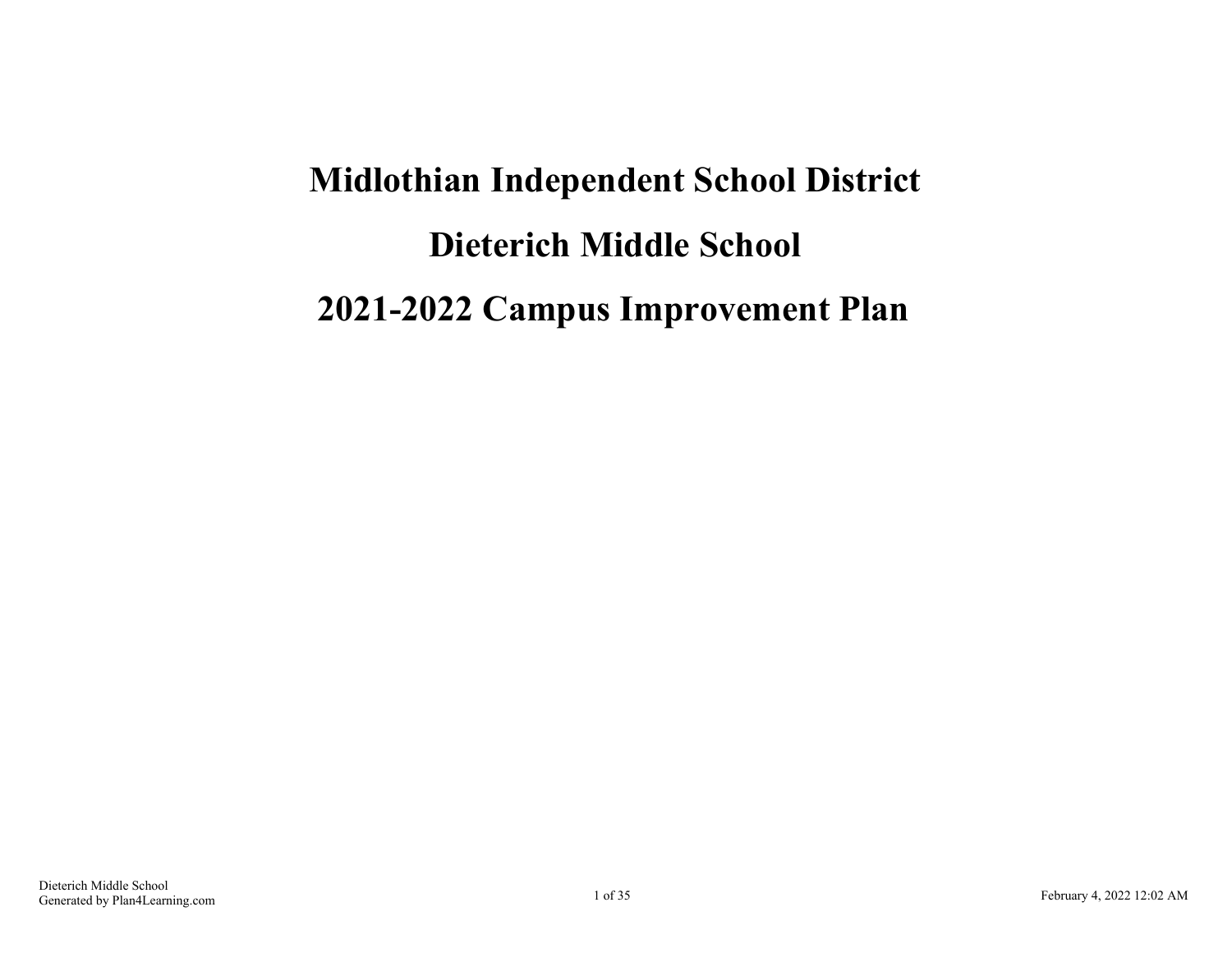# **Mission Statement**



## **Vision**

To empower all to own their learning, shape their dreams, and create a better world!

## **Core Beliefs**

**Midlothian ISD Cultural Tenets**

- **1. We are Family**
- **2. Unlimited Potential**
- **3. Celebrate Diversity**
- **4. Honor Relationships**
- **5. Excellence through Purpose**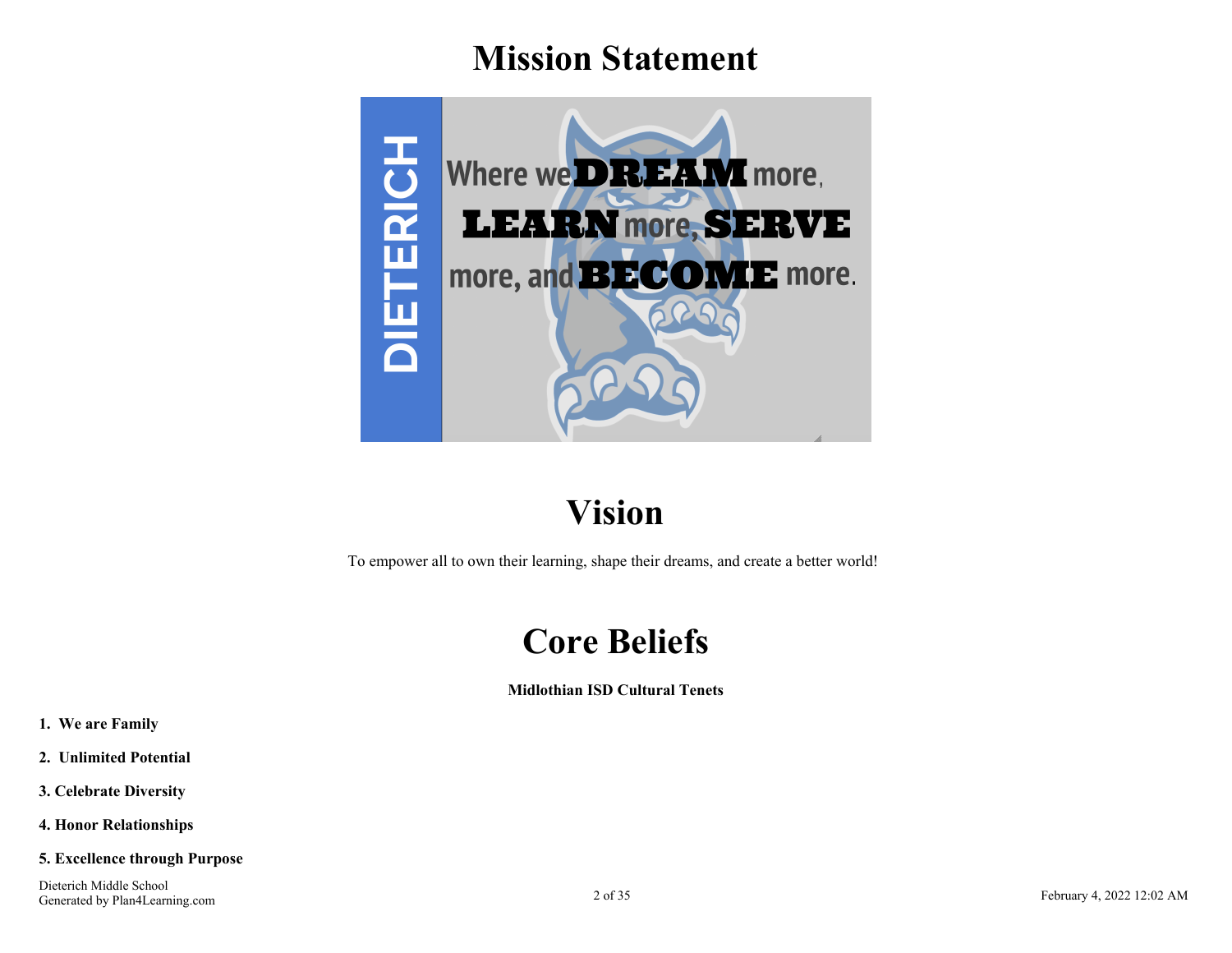#### **6. Midlothian Strong**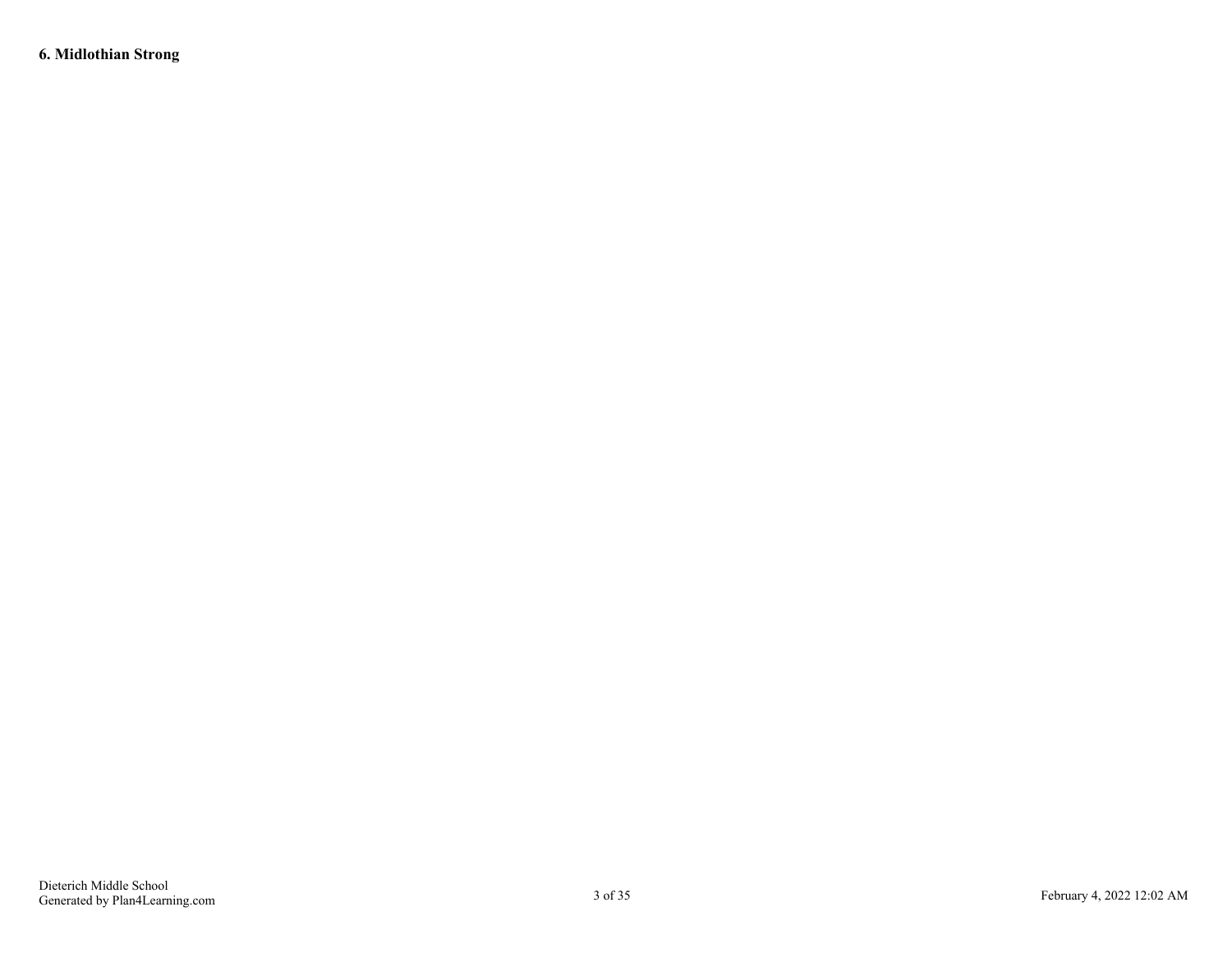### **Table of Contents**

| Comprehensive Needs Assessment                                                                                                                     |    |
|----------------------------------------------------------------------------------------------------------------------------------------------------|----|
| Demographics                                                                                                                                       |    |
| <b>Priority Problem Statements</b>                                                                                                                 |    |
| Goals                                                                                                                                              |    |
| Goal 1: Design innovative learning environments while increasing academic rigor through aligned teaching and learning.                             |    |
| Goal 2: Develop a comprehensive staffing plan to foster innovation, effective communication and a high performing culture throughout the district. | 15 |
| Goal 3: Provide a safe and secure learning environment that supports the social and emotional well-being of our school community.                  | 18 |
| Goal 4: Facilitate budget process and building designs through allocated district resources that foster flexible and innovative learning spaces.   | 23 |
| Goal 5: Provide support and resources to cultivate customization and personalization through blended learning opportunities.                       | 26 |
| Goal 6: Build a strong foundation of the MISD culture through communication and engagement to empower all stakeholders.                            | 29 |
| <b>State Compensatory</b>                                                                                                                          | 33 |
| Budget for Dieterich Middle School                                                                                                                 | 34 |
| Personnel for Dieterich Middle School                                                                                                              | 34 |
| Addendums                                                                                                                                          | 34 |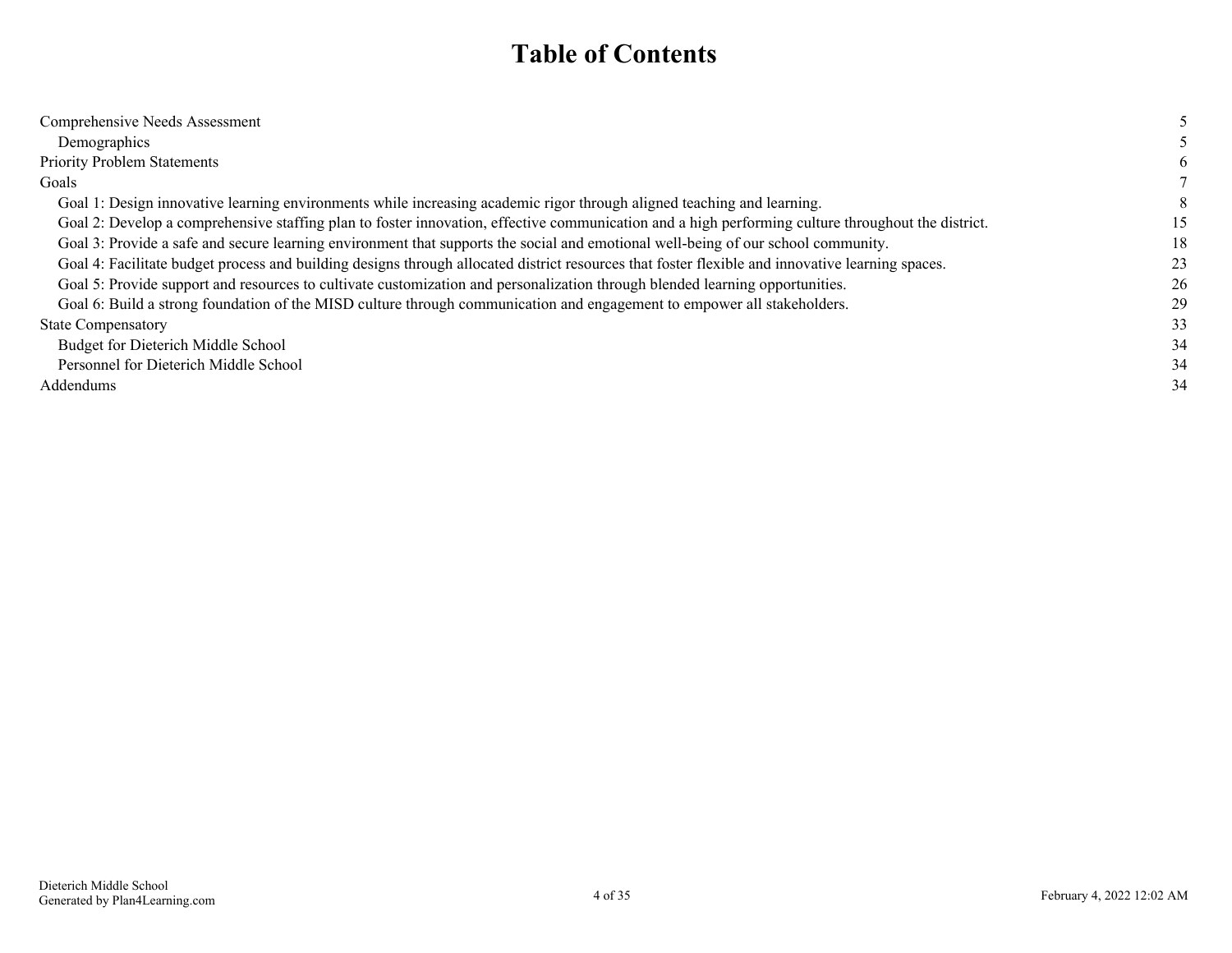## **Comprehensive Needs Assessment**

### <span id="page-4-0"></span>**Demographics**

#### **Demographics Summary**

Dieterich Middle School serves approximately 818 students in grades 6-8 in a fast-growing North Texas community. We are engaged with our students, parents, staff, community, and school district through multiple avenues.

The demographics of Dieterich Middle School are:

American Indian or Alaskan Native: 4.9% Asian: 2.6% Black or African American: 15.6% White: 85.1% Hispanic/Latino: 5%

Female: 47.7% Male: 52.3 %

19.36% of students are Economically Disadvantaged. 13.6% of students receive Special Education services. 1.2% of students are English Language Learners

#### **Demographics Strengths**

Science STAAR- Approaches Grade Level

All Students- 86%

White- 93%

Hispanic- 74%

African American- 71%

#### **Problem Statements Identifying Demographics Needs**

**Problem Statement 1:** African American scores are below those of other subgroups in math, reading, science, and social studies **Root Cause:** Limit change and growth in Tier 1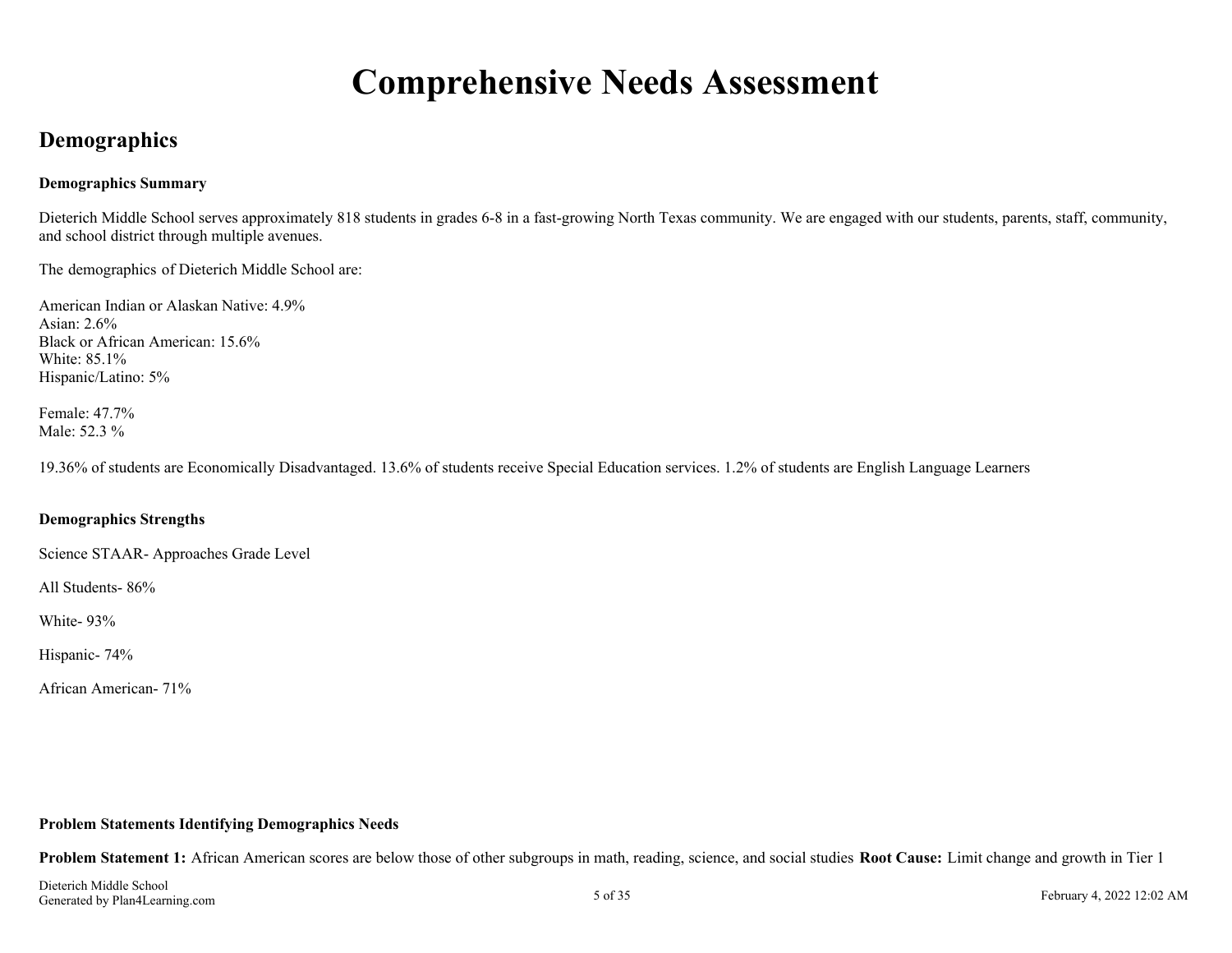instructional strategies

**Problem Statement 2:** White students did not close the achievement gap in ELAR and Math **Root Cause:** Instructional practices not reinforcing solid Tier 1 instruction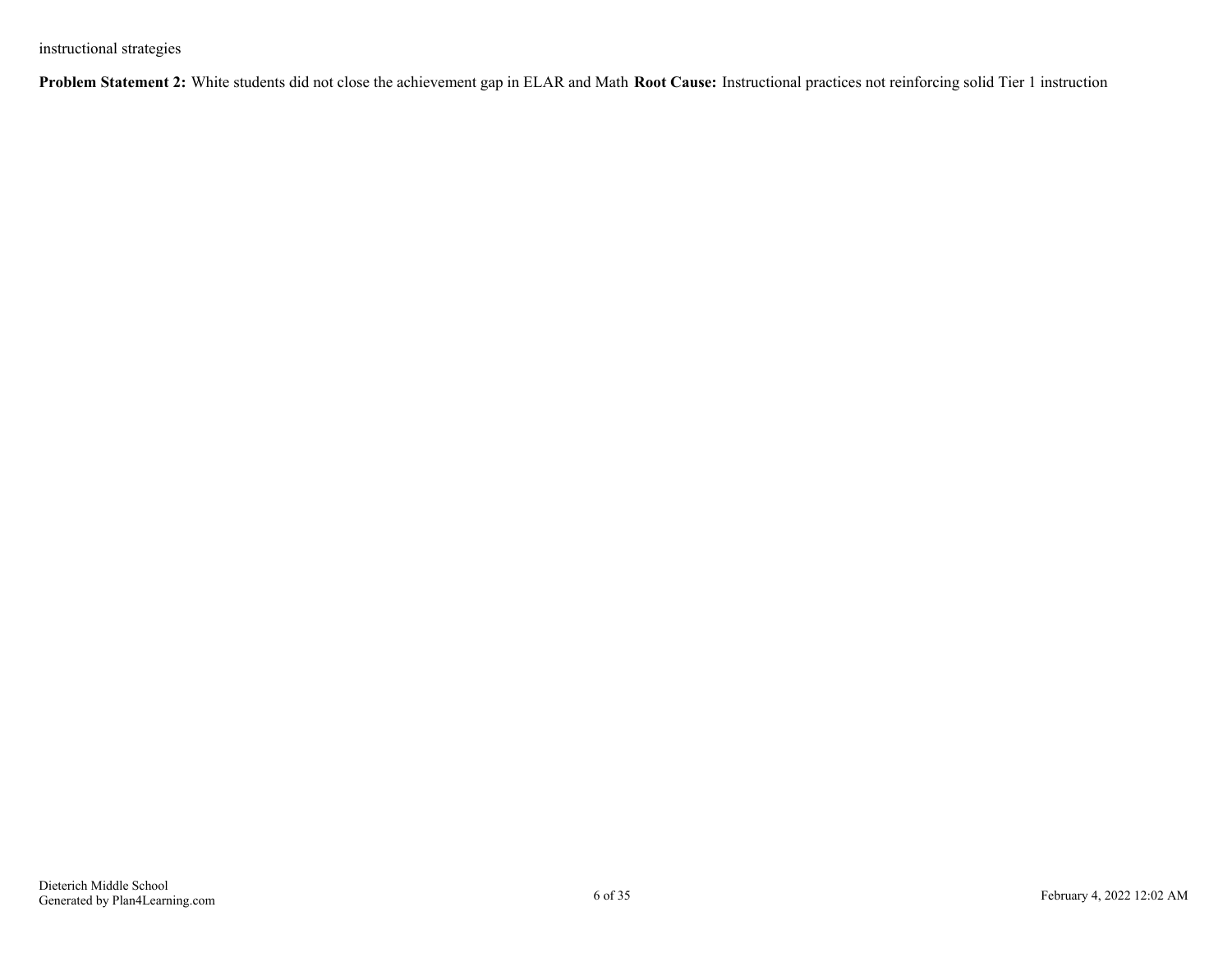# <span id="page-6-0"></span>**Priority Problem Statements**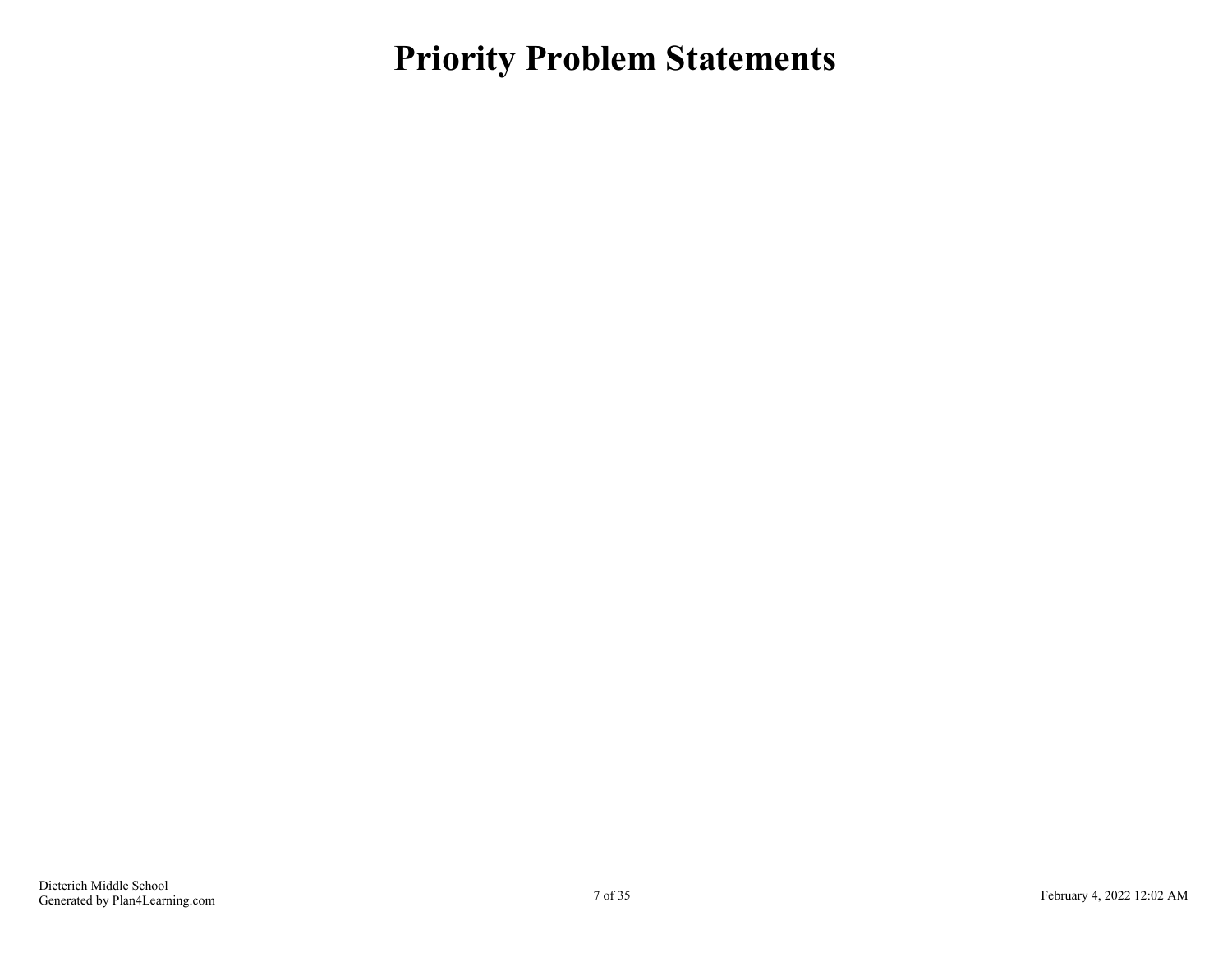# **Goals**

#### **Revised/Approved: November 15, 2021**

<span id="page-7-0"></span>**Goal 1:** Design innovative learning environments while increasing academic rigor through aligned teaching and learning.

**Performance Objective 1:** Design, develop and support aligned K-12 curriculum, providing challenging academic content standards and aligned academic achievement standards shown through an increase of 2 percentage points in Accomplished or Higher in each domain, planning and instruction.

**Evaluation Data Sources:** TTESS M\*Powered Domain 1 and 2 data

| <b>Strategy 1 Details</b>                                                                                                                                                                                                                                                                                                                                                                                                                                                                                          | <b>Formative Reviews</b> |     |      |
|--------------------------------------------------------------------------------------------------------------------------------------------------------------------------------------------------------------------------------------------------------------------------------------------------------------------------------------------------------------------------------------------------------------------------------------------------------------------------------------------------------------------|--------------------------|-----|------|
| <b>Strategy 1:</b> Provide student choice in demonstrating evidence of learning in all core content.                                                                                                                                                                                                                                                                                                                                                                                                               | Formative                |     |      |
| 1.5 (Accomplished) digital activities, materials, and assessments<br>2.6 (Accomplished) student ownership<br>Strategy's Expected Result/Impact: 25% of teachers will score accomplished or higher on their T-TESS summative evaluation in<br>the area of M*Powered Dimension $1.5$ (2021-28%)<br>25% of teachers will score accomplished or higher on their T-TESS summative evaluation in the area of M+Powered Dimension<br>$2.6(2021-33%)$<br><b>Staff Responsible for Monitoring: Administrators, Teachers</b> | <b>Dec</b><br>0%         | Mar | June |
| Continue/Modify<br>Discontinue<br>Accomplished<br>No Progress                                                                                                                                                                                                                                                                                                                                                                                                                                                      |                          |     |      |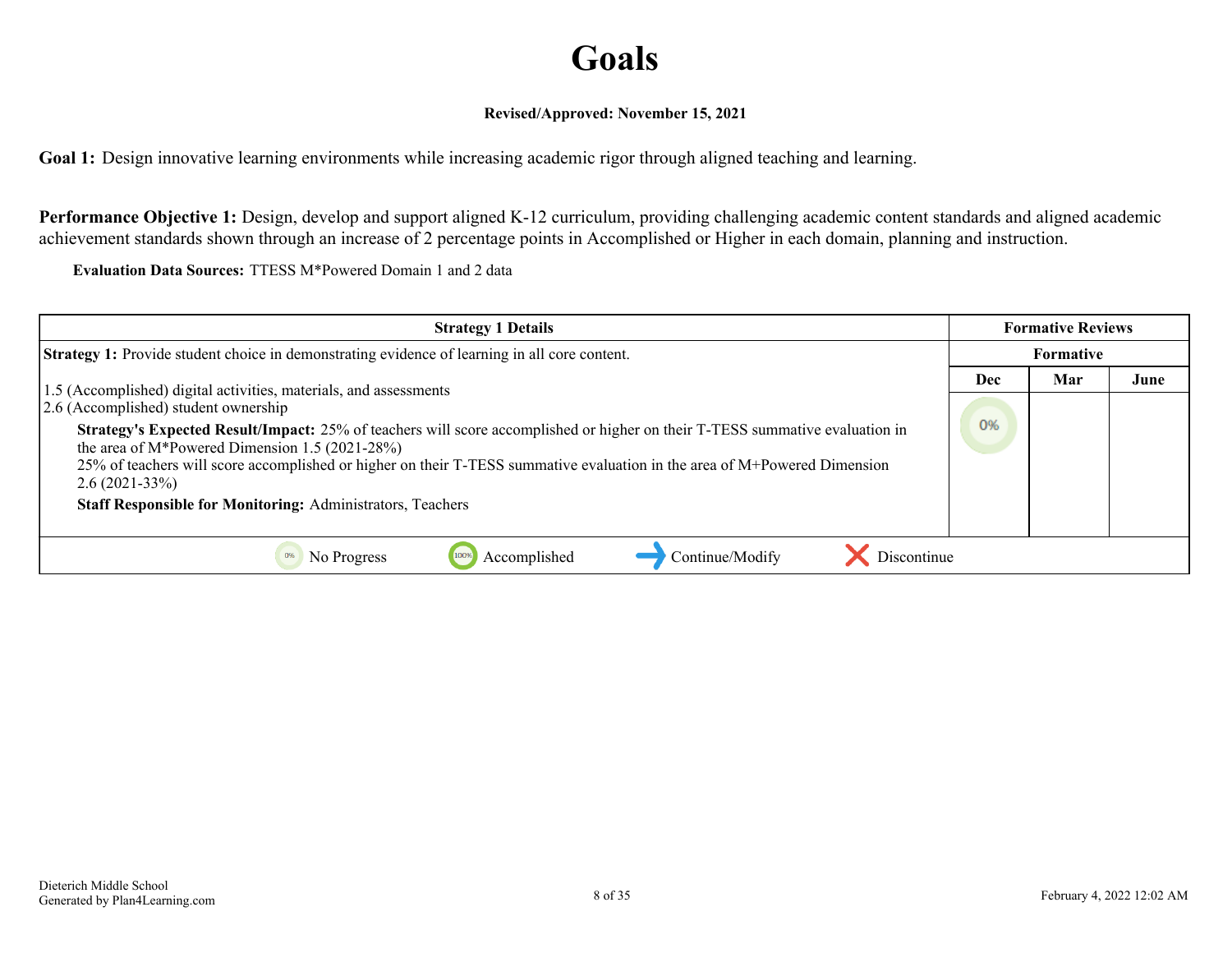**Performance Objective 2:** Using the aligned curriculum we will provide professional learning to improve student growth, measured by the universal screeners and STAAR with 80% of students growth in reading and math.

**HB3 Goal**

**Evaluation Data Sources:** Amplify K-1, Istation/Imagine Math 2-5, Elem students in T3 on MAP, secondary students on MAP

| <b>Strategy 1 Details</b>                                                                                                                                                                                                                                                                                                                                                                                                                                                      | <b>Formative Reviews</b> |                  |      |
|--------------------------------------------------------------------------------------------------------------------------------------------------------------------------------------------------------------------------------------------------------------------------------------------------------------------------------------------------------------------------------------------------------------------------------------------------------------------------------|--------------------------|------------------|------|
| <b>Strategy 1:</b> Teachers will plan collaboratively and use program data (MAP Assessment, Interim Assessment) to design aligned lessons during                                                                                                                                                                                                                                                                                                                               |                          | <b>Formative</b> |      |
| weekly planning meetings.                                                                                                                                                                                                                                                                                                                                                                                                                                                      | <b>Dec</b>               | Mar              | June |
| Teachers will use data to plan targeted intervention and enrichment activities for W.I.N. time and group students flexibly to ensure individual<br>student needs and strengths are addressed. *Progress Monitoring<br>Strategy's Expected Result/Impact: 80% of students will show growth in math and reading<br><b>Staff Responsible for Monitoring:</b> Administrators, iCoach, AI Specialist, and teachers<br><b>TEA Priorities:</b> Build a foundation of reading and math | 40%                      |                  |      |
| Accomplished<br>Discontinue<br>Continue/Modify<br>No Progress                                                                                                                                                                                                                                                                                                                                                                                                                  |                          |                  |      |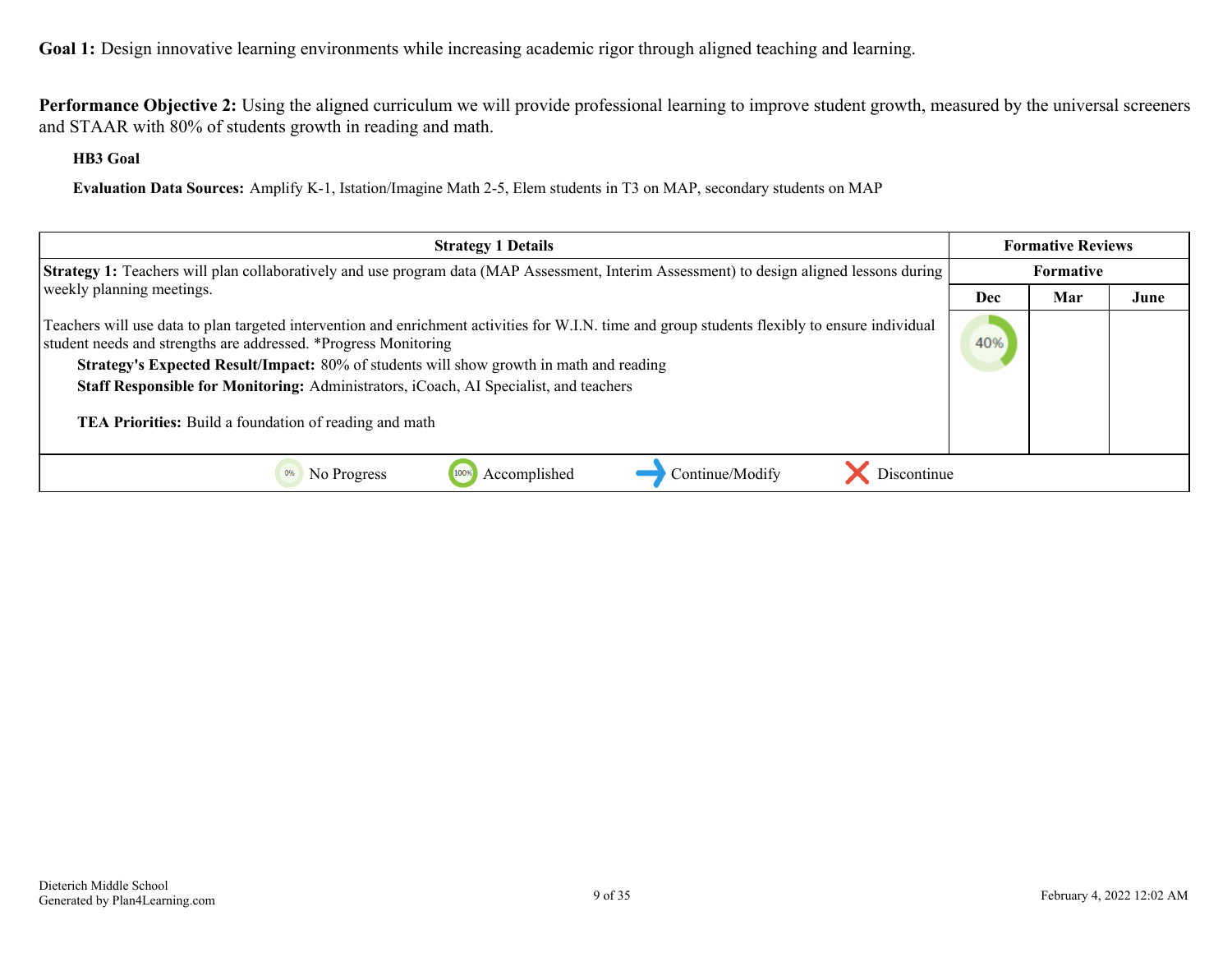Performance Objective 3: Provide interim /district assessments which will increase Meets on STAAR by at least 7 percentage points in all content areas from STAAR 2021.

**HB3 Goal**

**Evaluation Data Sources:** Eduphoria Cambrium

| <b>Strategy 1 Details</b>                                                                                                                                                                                               | <b>Formative Reviews</b> |     |      |
|-------------------------------------------------------------------------------------------------------------------------------------------------------------------------------------------------------------------------|--------------------------|-----|------|
| <b>Strategy 1:</b> Teachers will utilize the data from the interim/district assessments to design targeted strategies to close gaps.                                                                                    | Formative                |     |      |
| Strategy's Expected Result/Impact: 7% increase in MEET standard for all tested areas                                                                                                                                    | Dec                      | Mar | June |
| Staff Responsible for Monitoring: Administrators and Teachers<br><b>TEA Priorities:</b> Build a foundation of reading and math - <b>ESF Levers:</b> Lever 4: High-Quality Curriculum, Lever 5: Effective<br>Instruction | 40%                      |     |      |
| Discontinue<br>Continue/Modify<br>No Progress<br>Accomplished                                                                                                                                                           |                          |     |      |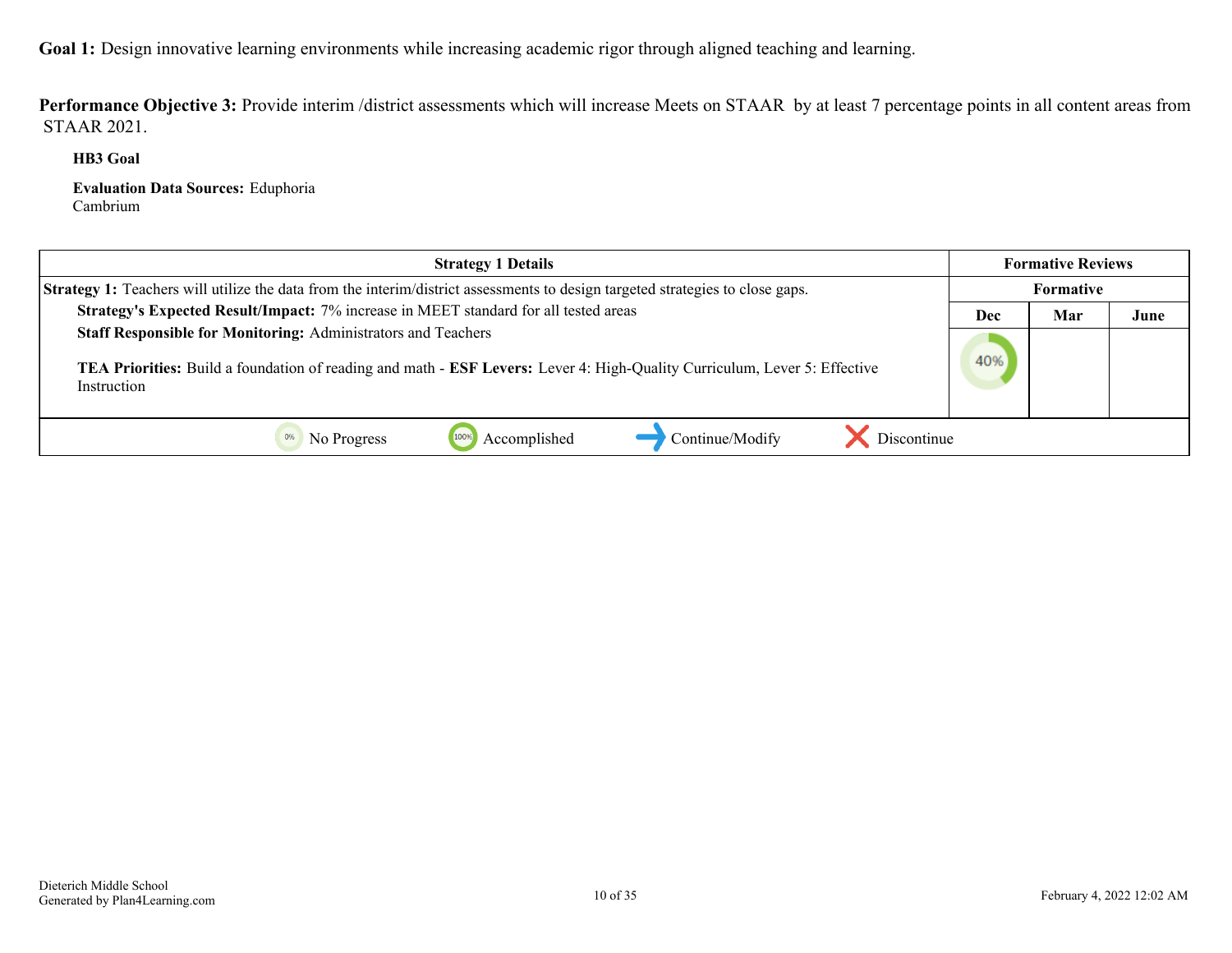**Performance Objective 4:** Provide students opportunities to reach their unlimited potential through collaboration, creativity, critical thinking and communication within the K-12 aligned curriculum with an increase in the Brightbyte data in the Teacher and Student area of the 4 C's by 5 scaled points at the end of 2021-2022 school year.

#### **HB3 Goal**

**Evaluation Data Sources:** BrightByte Data

| <b>Strategy 1 Details</b>                                                                                                          | <b>Formative Reviews</b> |     |      |
|------------------------------------------------------------------------------------------------------------------------------------|--------------------------|-----|------|
| Strategy 1: iCoach will provide weekly support through collaboration with teachers on lesson design to include the 4Cs.            | Formative                |     |      |
| Strategy's Expected Result/Impact: Increase in the Brightbyte data in the Teacher and Student area of the 4 C's by 5 scaled points | Dec                      | Mar | June |
| at the end of 2021-2022 school year.<br>Staff Responsible for Monitoring: Administrators and iCoach                                |                          |     |      |
| <b>ESF Levers:</b> Lever 5: Effective Instruction                                                                                  | 40%                      |     |      |
| Discontinue<br>Continue/Modify<br>Accomplished<br>No Progress                                                                      |                          |     |      |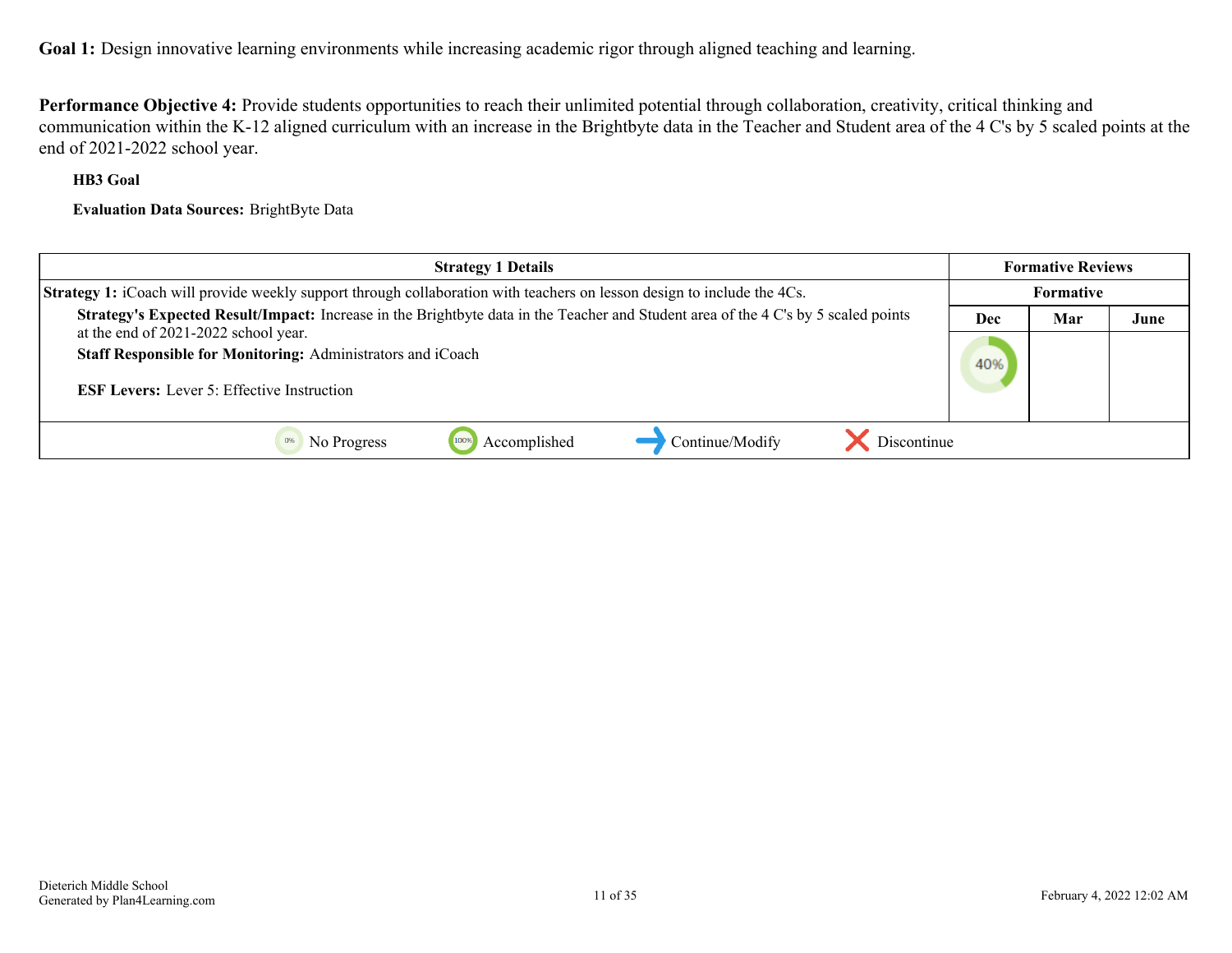**Performance Objective 5:** Support excellence through purpose by providing intentional application of high yield learning strategies for the growth of all students with a decrease of students requiring tiered or AI services by 10%.

**HB3 Goal**

**Evaluation Data Sources:** Frontline Tier data AI progress monitoring/STAAR/MAP

| <b>Strategy 1 Details</b>                                                                                                                                                                                                                                                | <b>Formative Reviews</b> |     |      |
|--------------------------------------------------------------------------------------------------------------------------------------------------------------------------------------------------------------------------------------------------------------------------|--------------------------|-----|------|
| <b>Strategy 1:</b> Teachers will have access to resources to teach students in accelerated instructions and will use Lead4ward high yield strategies                                                                                                                     | Formative                |     |      |
| Strategy's Expected Result/Impact: A decrease of students requiring tiered or AI services by 10%.                                                                                                                                                                        | Dec                      | Mar | June |
| Staff Responsible for Monitoring: Principal, iCoach, AI Specialist and Teachers<br>TEA Priorities: Build a foundation of reading and math - ESF Levers: Lever 2: Effective, Well-Supported Teachers, Lever 4:<br>High-Quality Curriculum, Lever 5: Effective Instruction | 40%                      |     |      |
| Continue/Modify<br>Discontinue<br>Accomplished<br>No Progress                                                                                                                                                                                                            |                          |     |      |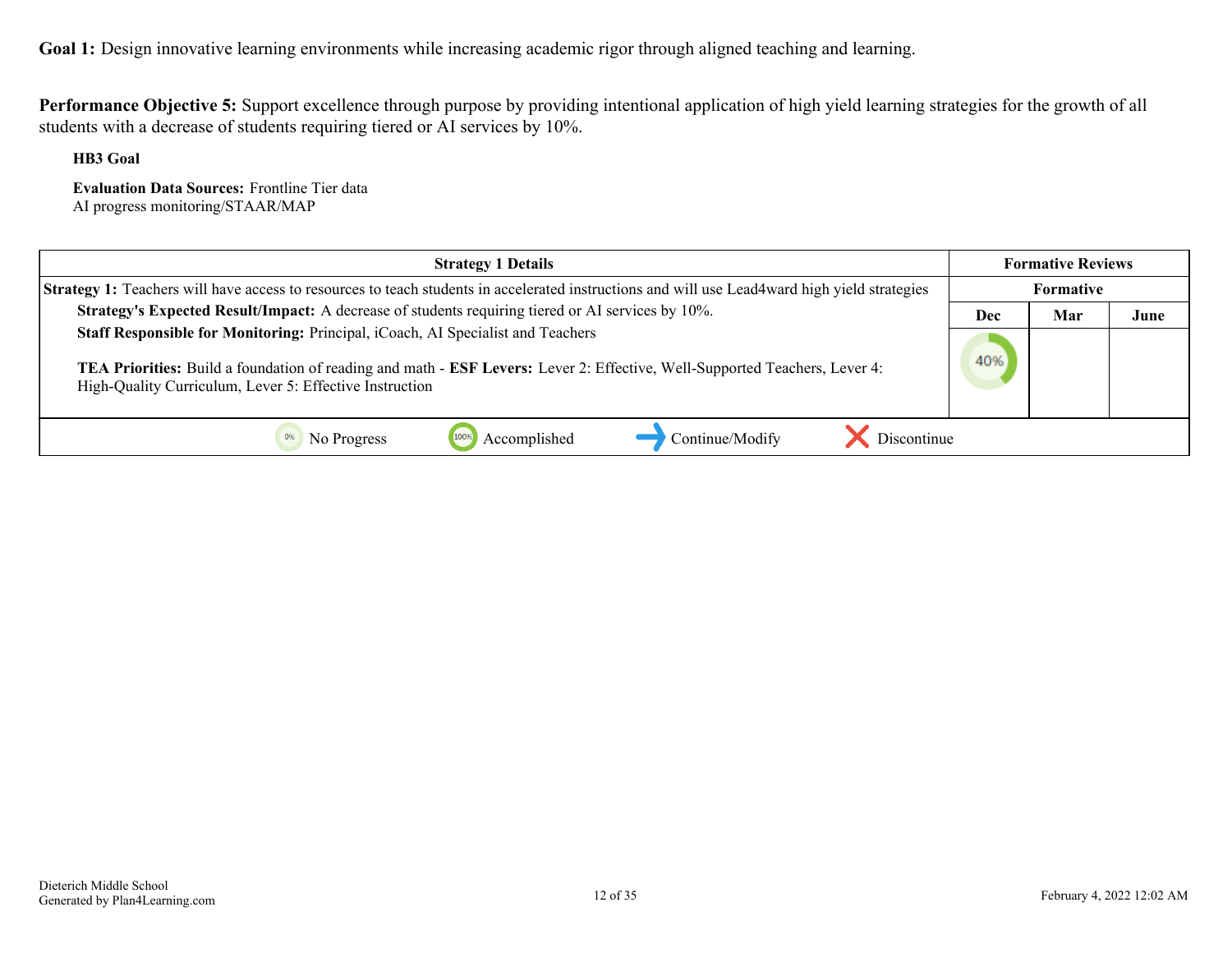**Performance Objective 6:** Increase the participation and achievement of students in Advanced Academics with an increase of 2 percentage points in the enrollment of students in AP, Dual Credit, and 8th Grade Algebra I, as well as increase in CCMR by 2 percentage points.

#### **HB3 Goal**

**Evaluation Data Sources:** Increase of students in advanced academic courses Increase in CCMR accountability

| <b>Strategy 1 Details</b>                                                                                                                               | <b>Formative Reviews</b> |           |      |
|---------------------------------------------------------------------------------------------------------------------------------------------------------|--------------------------|-----------|------|
| Strategy 1: Teachers will encourage students enrolled in regular classes to enroll in at least one honors class at course selection time.               |                          | Formative |      |
| Counselors will inform students and parents of current honors classes and 8th-grade Algebra requirements at course selection time.                      | Dec                      | Mar       | June |
| Strategy's Expected Result/Impact: 2% increase in honor course enrollment<br>Staff Responsible for Monitoring: Administrators, Counselors, and Teachers | 0%                       |           |      |
| Continue/Modify<br>Discontinue<br>100<br>No Progress<br>Accomplished                                                                                    |                          |           |      |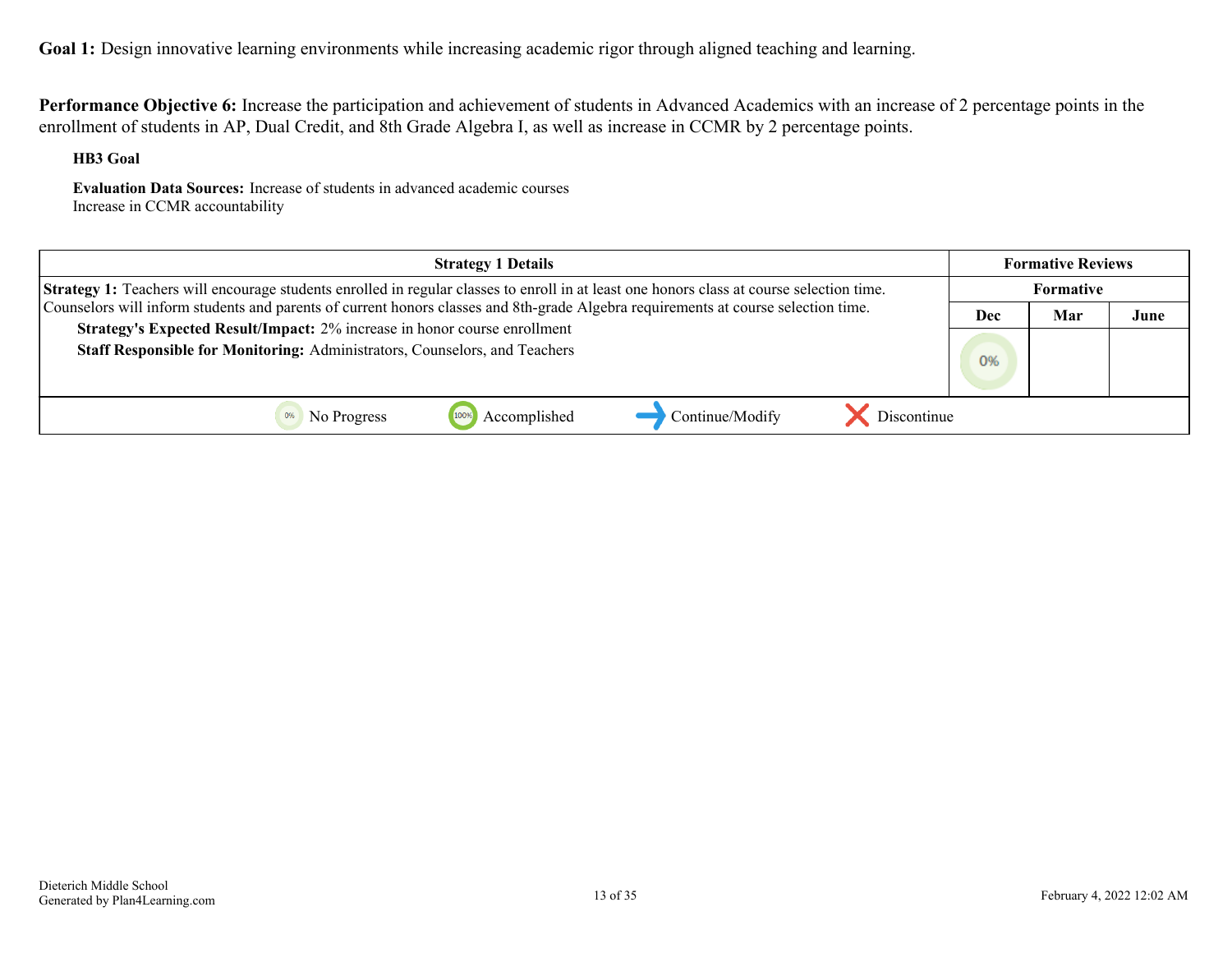**Performance Objective 7:** Increase special education students' gain score by 5 percentage points on STAAR for each content area subject test.

**HB3 Goal**

**Evaluation Data Sources:** STAAR 2022 data by content area , MAP 2022 data

| <b>Strategy 1 Details</b>                                                                                                                                                                                                 | <b>Formative Reviews</b> |           |      |
|---------------------------------------------------------------------------------------------------------------------------------------------------------------------------------------------------------------------------|--------------------------|-----------|------|
| Strategy 1: Teachers will use assessment data to plan targeted intervention and enrichment activities for W.I.N. time and group students                                                                                  |                          | Formative |      |
| flexibly to ensure individual student needs and strengths are addressed. *Progress Monitoring                                                                                                                             | Dec                      | Mar       | June |
| Strategy's Expected Result/Impact: Increase special education students' score by 5%<br>Staff Responsible for Monitoring: Principals, Teachers, AI, and Sped Teachers<br><b>ESF Levers:</b> Lever 5: Effective Instruction | 40%                      |           |      |
| Discontinue<br>Accomplished<br>Continue/Modify<br>100%<br>No Progress                                                                                                                                                     |                          |           |      |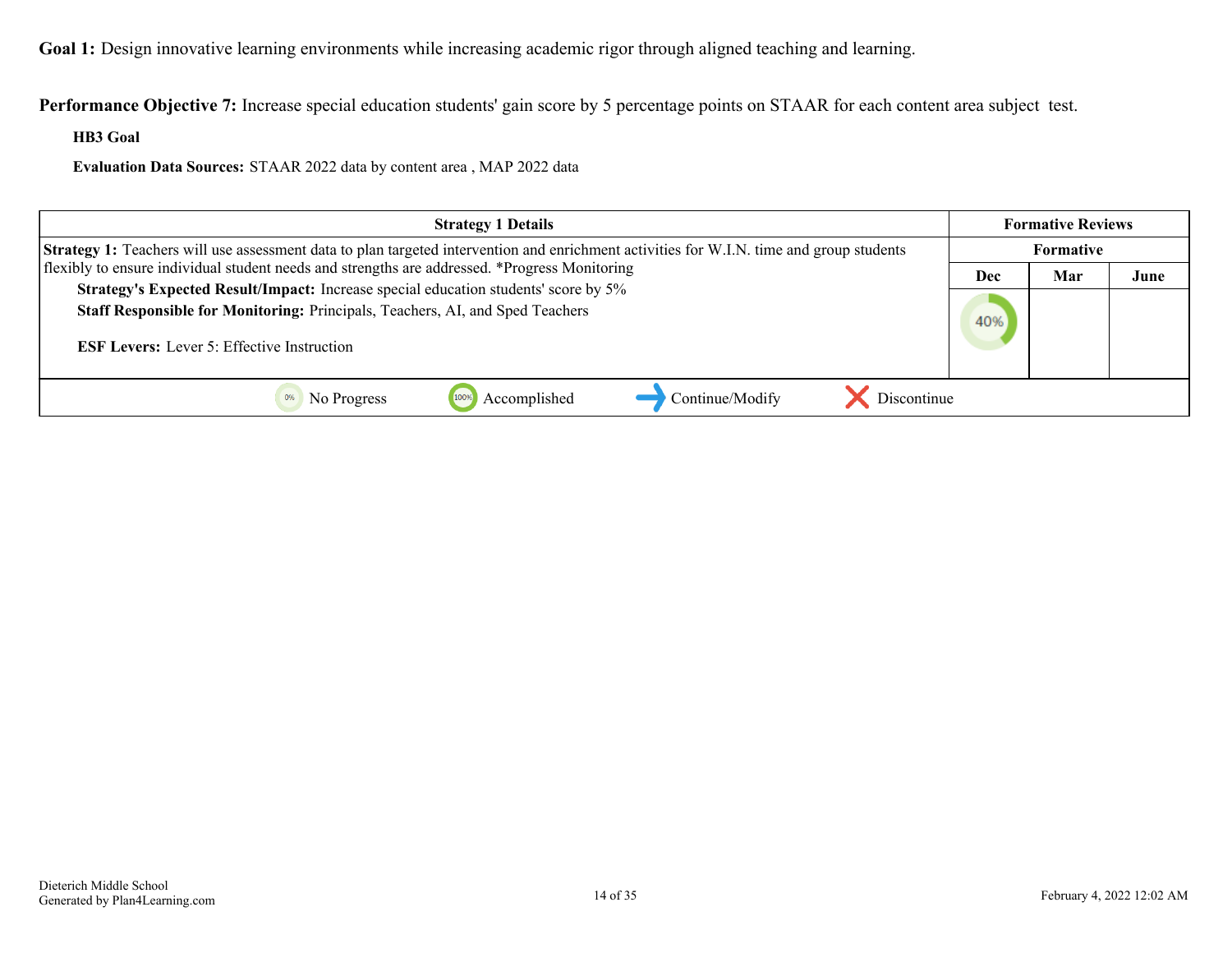**Performance Objective 8:** Increase Emergent Bilingual Total EL Academic Growth Score in reading and math by 10 percentage points on STAAR assessments by May 2022.

**HB3 Goal**

**Evaluation Data Sources:** STAAR 2022 LEP data by content, MAP Growth 2021-22 data

| <b>Strategy 1 Details</b>                                                                                                                      | <b>Formative Reviews</b> |           |      |
|------------------------------------------------------------------------------------------------------------------------------------------------|--------------------------|-----------|------|
| <b>Strategy 1:</b> The ESL and General Ed Teachers will use assessment data to plan targeted intervention for our EB students.                 |                          | Formative |      |
| Strategy's Expected Result/Impact: Increase Emergent Bilingual students' performance by 10 percentage points in each content<br>area on STAAR. | Dec                      | Mar       | June |
| Staff Responsible for Monitoring: Administrators, ESL teachers, AI Specialist                                                                  | 0%                       |           |      |
| <b>ESF Levers:</b> Lever 2: Effective, Well-Supported Teachers, Lever 5: Effective Instruction                                                 |                          |           |      |
| Accomplished<br>Continue/Modify<br>Discontinue<br>No Progress                                                                                  |                          |           |      |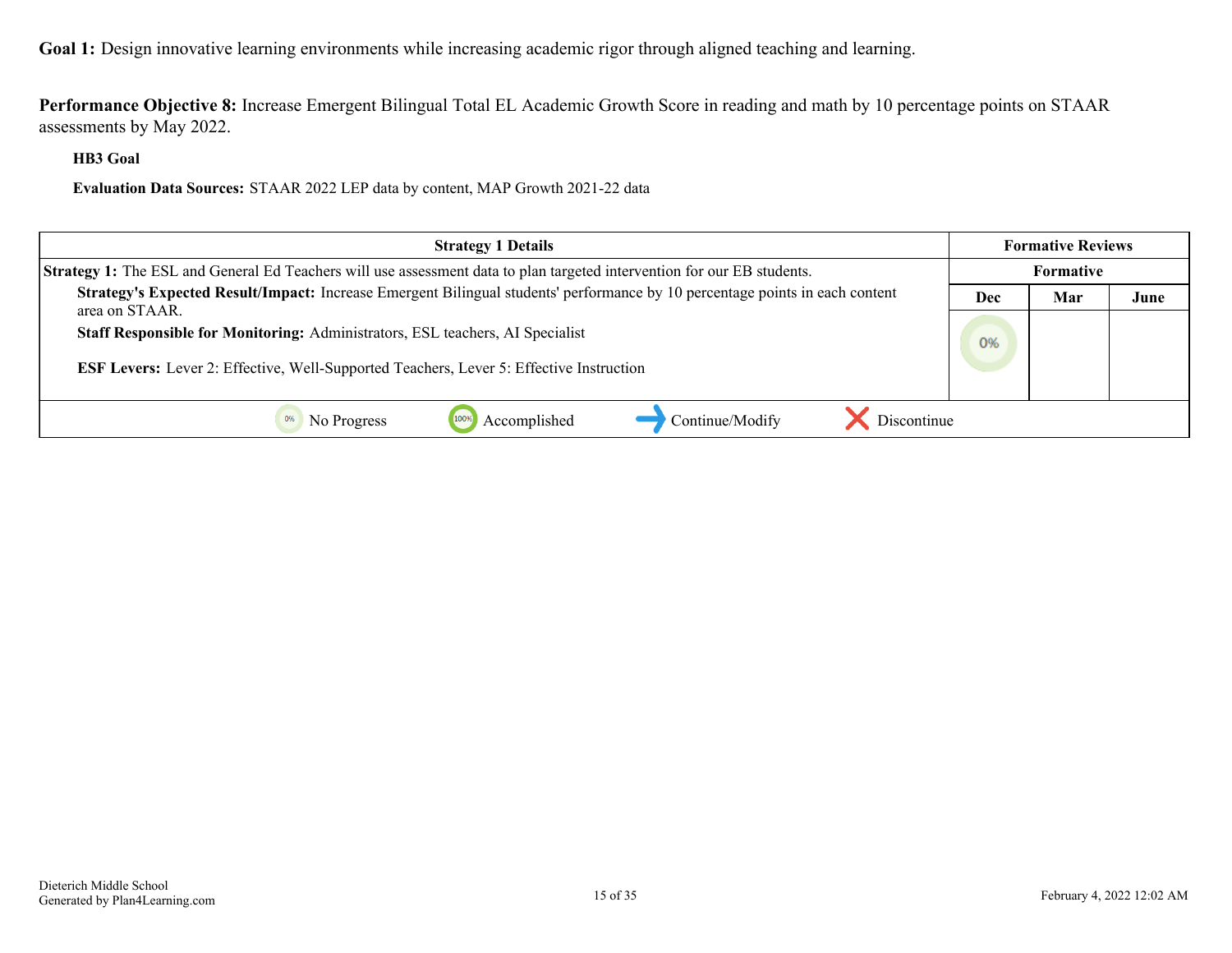<span id="page-15-0"></span>Goal 2: Develop a comprehensive staffing plan to foster innovation, effective communication and a high performing culture throughout the district.

**Performance Objective 1:** Develop and execute a high level recruitment plan by maintaining a 90% or above overall market value (using the TASB comparison group) of employee salaries as measured by TASB.

**Evaluation Data Sources:** Yearly TASB Salary Study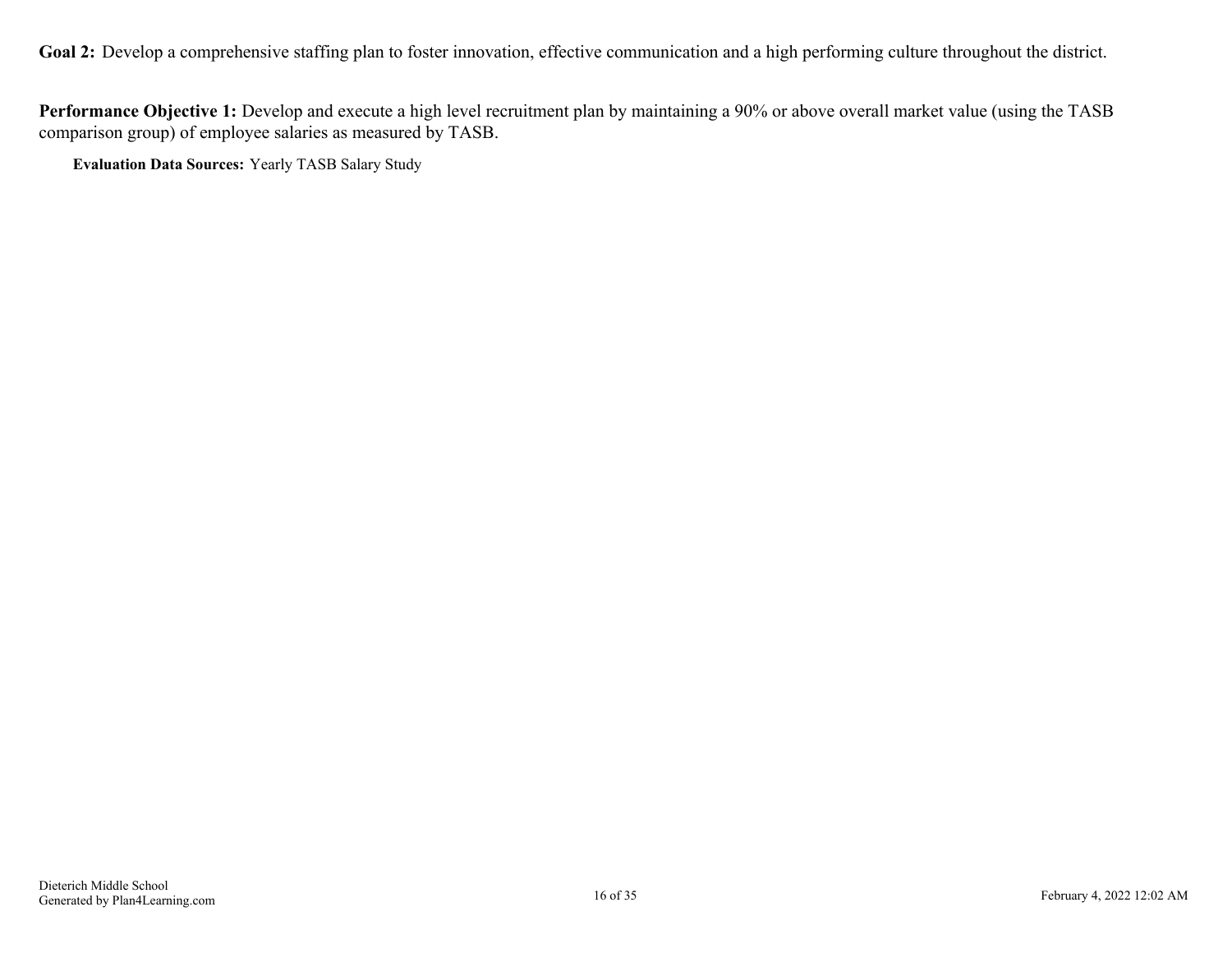**Goal 2:** Develop a comprehensive staffing plan to foster innovation, effective communication and a high performing culture throughout the district.

Performance Objective 2: Identify and provide support systems needed to increase staff attendance and retain quality staff as measured by the district survey with a 2% increase in employee satisfaction.

**Evaluation Data Sources:** District Staff Survey

| <b>Strategy 1 Details</b>                                                                                                                                                                                                | <b>Formative Reviews</b> |                  |      |
|--------------------------------------------------------------------------------------------------------------------------------------------------------------------------------------------------------------------------|--------------------------|------------------|------|
| <b>Strategy 1:</b> New staff on campus will participate in the MISD Mentorship Program. All staff will be included in campus-wide culture and                                                                            |                          | <b>Formative</b> |      |
| climate-building activities.                                                                                                                                                                                             | Dec                      | Mar              | June |
| <b>Strategy's Expected Result/Impact:</b> Retain quality staff as measured by the district survey with a 2% increase in employee<br>satisfaction.<br>Staff Responsible for Monitoring: Administrators and Campus Mentors | 50%                      |                  |      |
| TEA Priorities: Recruit, support, retain teachers and principals - ESF Levers: Lever 2: Effective, Well-Supported Teachers                                                                                               |                          |                  |      |
| Discontinue<br>Accomplished<br>Continue/Modify<br>No Progress                                                                                                                                                            |                          |                  |      |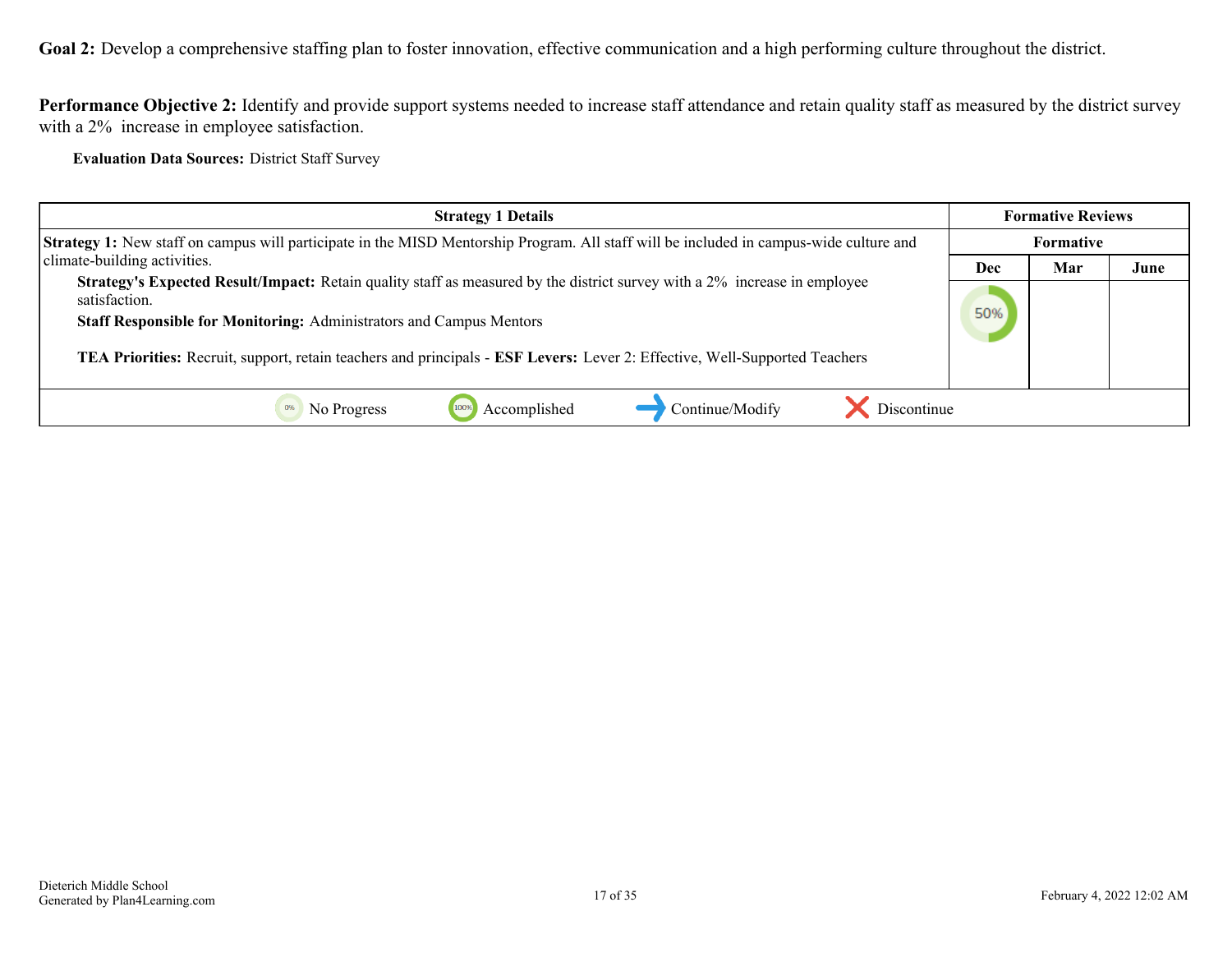**Goal 2:** Develop a comprehensive staffing plan to foster innovation, effective communication and a high performing culture throughout the district.

**Performance Objective 3:** Design and facilitate opportunities to build leadership capacity in staff as seen through survey feedback with a 2% increase in satisfaction of all participants in leadership opportunities.

**Evaluation Data Sources:** AP Academy Survey MALA Survey Any additional Leadership type academies or programs

| <b>Strategy 1 Details</b>                                                                                                                                                                | <b>Formative Reviews</b> |     |      |
|------------------------------------------------------------------------------------------------------------------------------------------------------------------------------------------|--------------------------|-----|------|
| <b>Strategy 1:</b> Staff will lead professional development and PLC's.                                                                                                                   | Formative                |     |      |
| Strategy's Expected Result/Impact: 2% increase in satisfaction of all participants in leadership opportunities.                                                                          | Dec                      | Mar | June |
| <b>Staff Responsible for Monitoring: Administrators</b><br>TEA Priorities: Recruit, support, retain teachers and principals - ESF Levers: Lever 1: Strong School Leadership and Planning | 40%                      |     |      |
| Discontinue<br>Continue/Modify<br>Accomplished<br>No Progress                                                                                                                            |                          |     |      |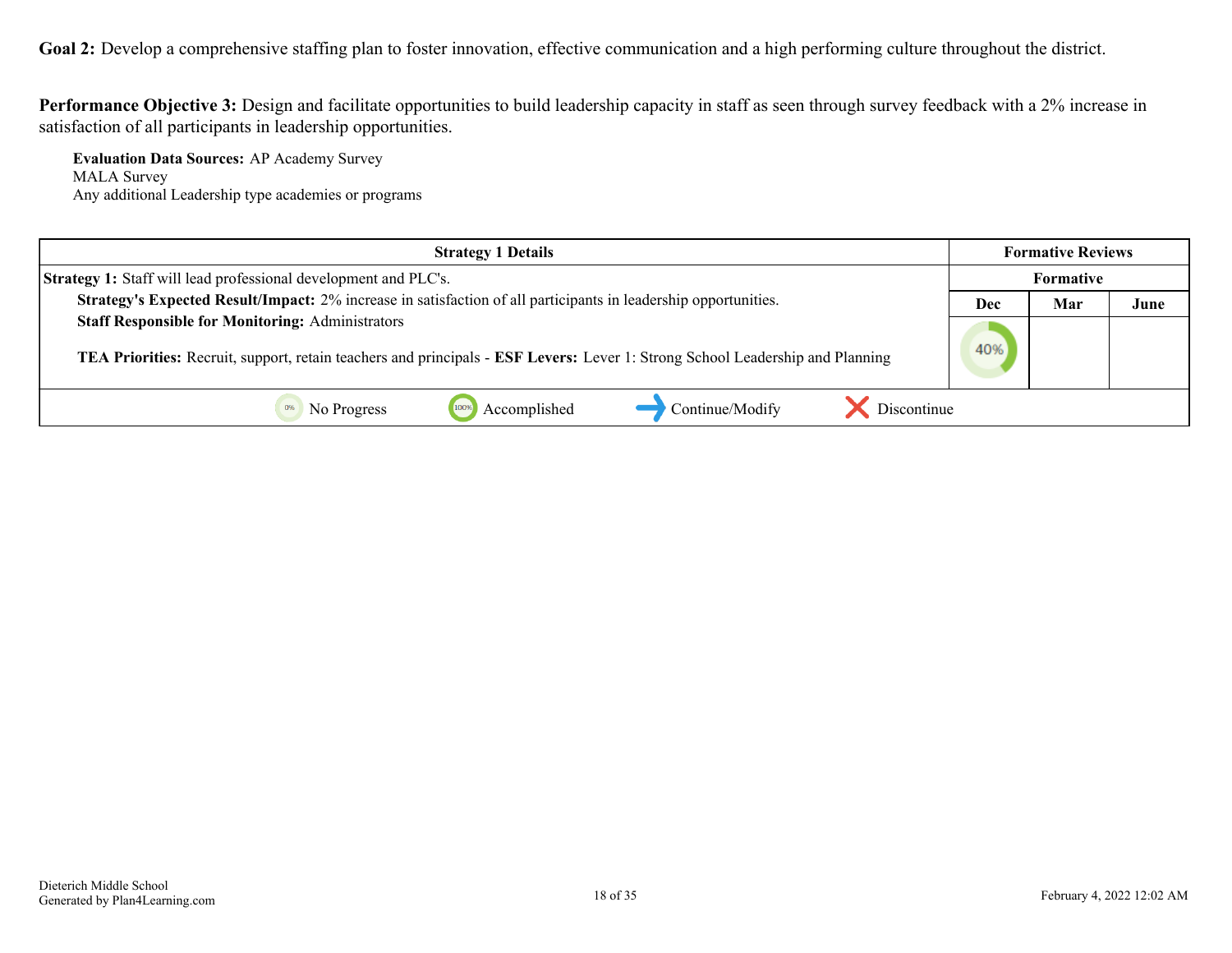<span id="page-18-0"></span>Performance Objective 1: Enhance success for all students by supporting their social and emotional development in a variety of coordinated efforts to honor relationships and celebrate the power of diversity which is measured by an increase in 3 out of the 5 competencies from the personal skills survey.

**Evaluation Data Sources:** Survey Results

| <b>Strategy 1 Details</b>                                                                                                                                                                                                                               | <b>Formative Reviews</b> |                          |      |
|---------------------------------------------------------------------------------------------------------------------------------------------------------------------------------------------------------------------------------------------------------|--------------------------|--------------------------|------|
| <b>Strategy 1:</b> Students will participate with Bobcat Bonus families where social and emotional learning components will be used as the core                                                                                                         | <b>Formative</b>         |                          |      |
| structure. Counselors plan the weekly activities for execution.                                                                                                                                                                                         | Dec                      | Mar                      | June |
| <b>Strategy's Expected Result/Impact:</b> Increase in 3 out of the 5 competencies from the personal skills survey.<br>Staff Responsible for Monitoring: Administrators, Counselors, and Teachers<br><b>ESF Levers:</b> Lever 3: Positive School Culture | 45%                      |                          |      |
| <b>Strategy 2 Details</b>                                                                                                                                                                                                                               |                          | <b>Formative Reviews</b> |      |
| <b>Strategy 2:</b> Resources will be provided to support the social and emotional development of students such as PALS, Next Step counseling, and                                                                                                       | <b>Formative</b>         |                          |      |
| District LPC support                                                                                                                                                                                                                                    | Dec                      | Mar                      | June |
| Strategy's Expected Result/Impact: Increase in 3 out of the 5 competencies from the personal skills survey.<br><b>Staff Responsible for Monitoring: Administrators, Counselors</b><br><b>ESF Levers:</b> Lever 3: Positive School Culture               | 45%                      |                          |      |
| 100%<br>Accomplished<br>No Progress<br>Continue/Modify<br>Discontinue                                                                                                                                                                                   |                          |                          |      |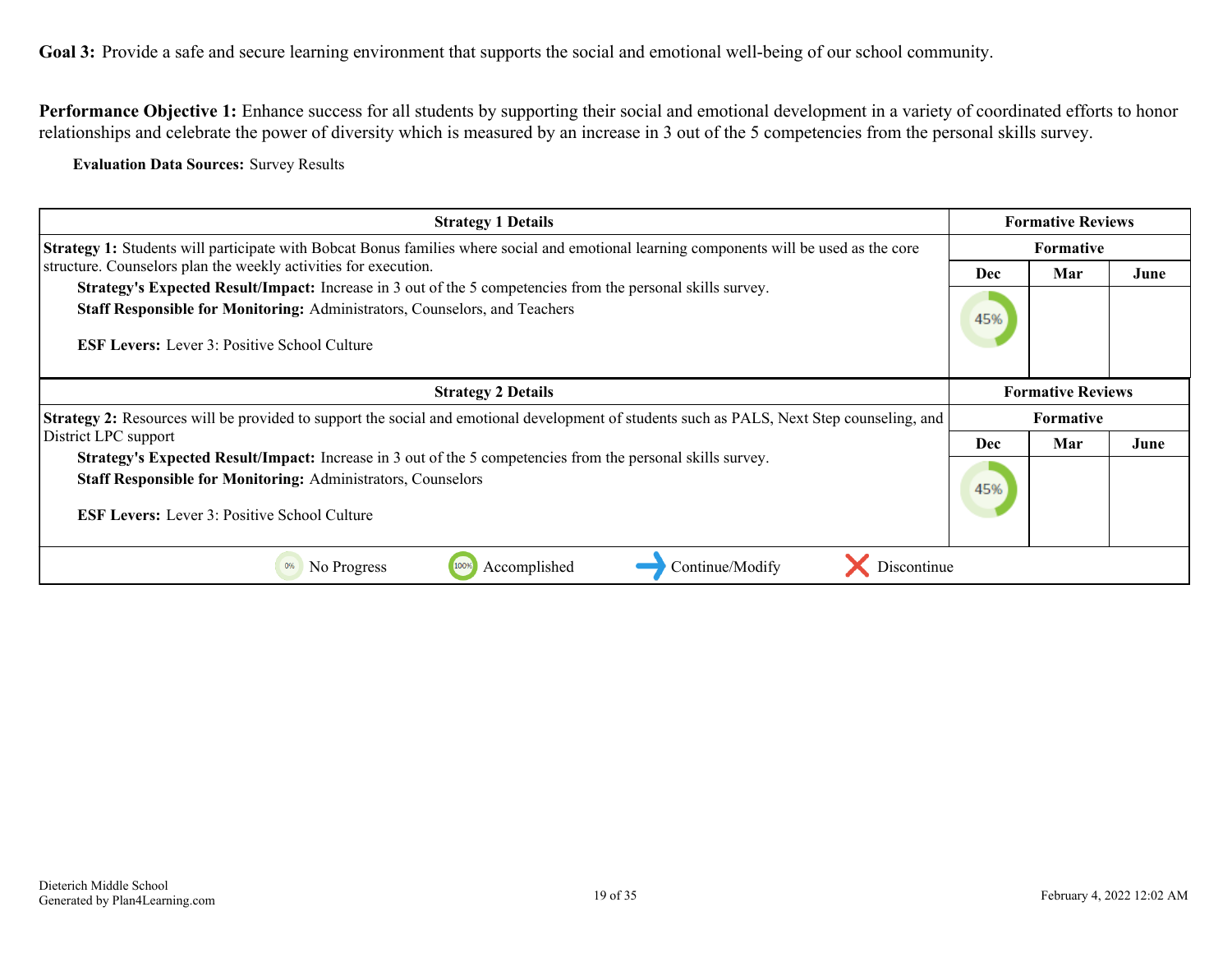**Performance Objective 2:** Develop and execute a safety and security plan at the district and campus levels as measured by an increase of 5% in positive responses to safety and security survey questions.

**Evaluation Data Sources:** District Staff Feedback (Survey) District Parent Feedback (Survey) District Student Feedback (Survey)

| <b>Strategy 1 Details</b>                                                                                                                                                                                                                                                                                                                                                                                                                                                                                                                   | <b>Formative Reviews</b> |                          |      |  |
|---------------------------------------------------------------------------------------------------------------------------------------------------------------------------------------------------------------------------------------------------------------------------------------------------------------------------------------------------------------------------------------------------------------------------------------------------------------------------------------------------------------------------------------------|--------------------------|--------------------------|------|--|
| <b>Strategy 1:</b> The campus crisis plan outlines all policies and procedures in case of an emergency. The Campus Safety Team will help facilitate<br>campus drills and communicate with members of the district safety and security team.<br>We use See It, Hear It, Stop It to allow students to report bullying incidents anonymously.<br>Strategy's Expected Result/Impact: Increase of 5% in positive responses to safety and security survey questions.<br>Staff Responsible for Monitoring: Administrators, SRO, Campus Safety Team |                          | <b>Formative</b>         |      |  |
|                                                                                                                                                                                                                                                                                                                                                                                                                                                                                                                                             |                          | Mar                      | June |  |
|                                                                                                                                                                                                                                                                                                                                                                                                                                                                                                                                             |                          |                          |      |  |
| <b>Strategy 2 Details</b>                                                                                                                                                                                                                                                                                                                                                                                                                                                                                                                   |                          | <b>Formative Reviews</b> |      |  |
| <b>Strategy 2:</b> Raptor will be utilized for all visitors on campus                                                                                                                                                                                                                                                                                                                                                                                                                                                                       |                          | <b>Formative</b>         |      |  |
| <b>Strategy's Expected Result/Impact:</b> Increase of 5% in positive responses to safety and security survey questions.                                                                                                                                                                                                                                                                                                                                                                                                                     | Dec                      | Mar                      | June |  |
| Staff Responsible for Monitoring: Administrators, Receptionist, SRO                                                                                                                                                                                                                                                                                                                                                                                                                                                                         | 50%                      |                          |      |  |
| Discontinue<br>Continue/Modify<br>0%<br>No Progress<br>Accomplished                                                                                                                                                                                                                                                                                                                                                                                                                                                                         |                          |                          |      |  |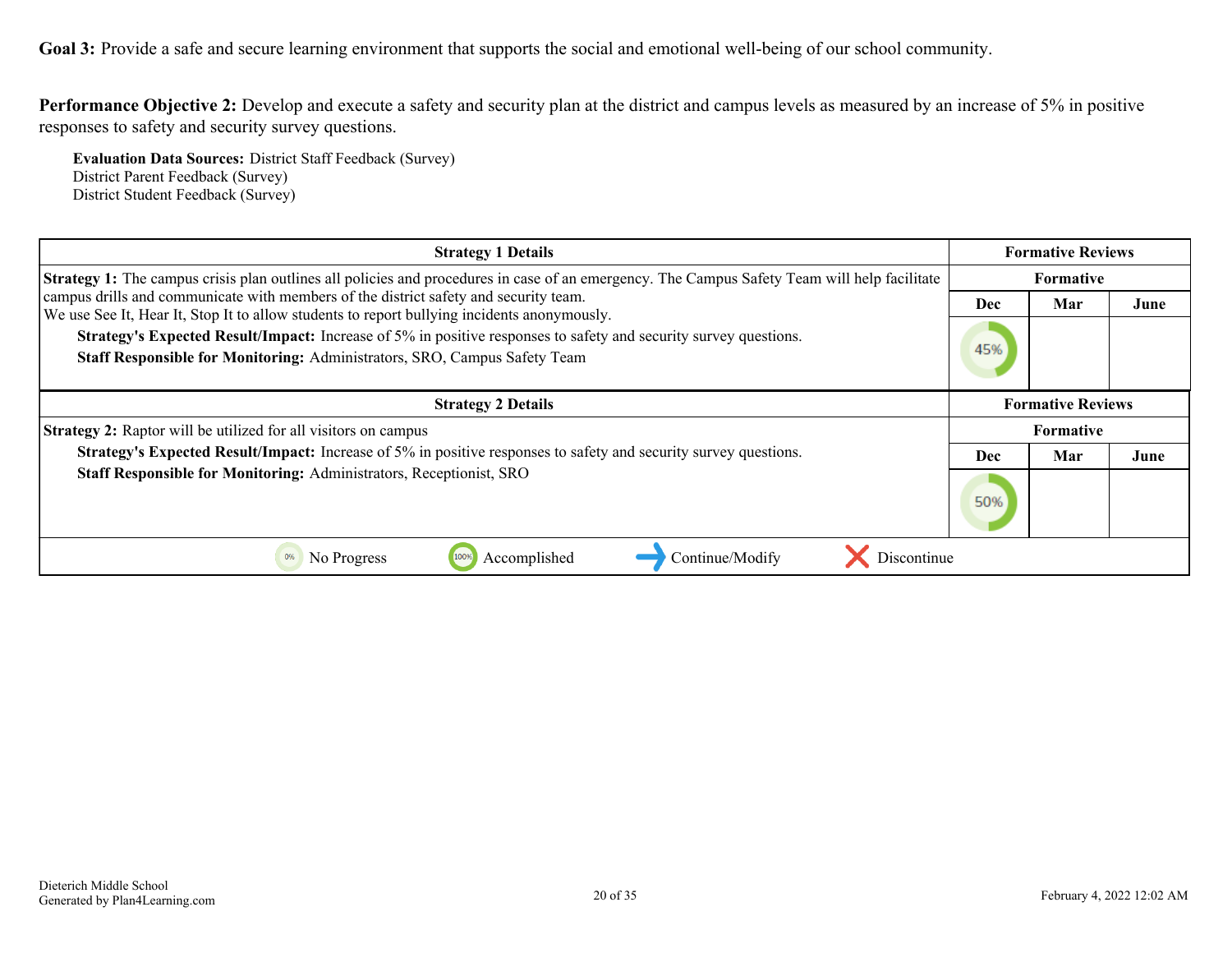**Performance Objective 3:** Provide professional development and prevention programming for best practices for prevention and management outlined in state guidelines.

**Evaluation Data Sources:** Prevention programs implemented on campuses reflected by the number of students in attendance.

| <b>Strategy 1 Details</b>                                                                                                       |     | <b>Formative Reviews</b> |      |
|---------------------------------------------------------------------------------------------------------------------------------|-----|--------------------------|------|
| <b>Strategy 1:</b> Use Aim for Success to provide best practices for prevention and management as outlined in state guidelines. |     | Formative                |      |
| <b>Strategy's Expected Result/Impact: Prevention Management</b>                                                                 | Dec | Mar                      | June |
| <b>Staff Responsible for Monitoring: Administrators</b>                                                                         | 40% |                          |      |
| Continue/Modify<br>Discontinue<br>Accomplished<br>1009<br>No Progress                                                           |     |                          |      |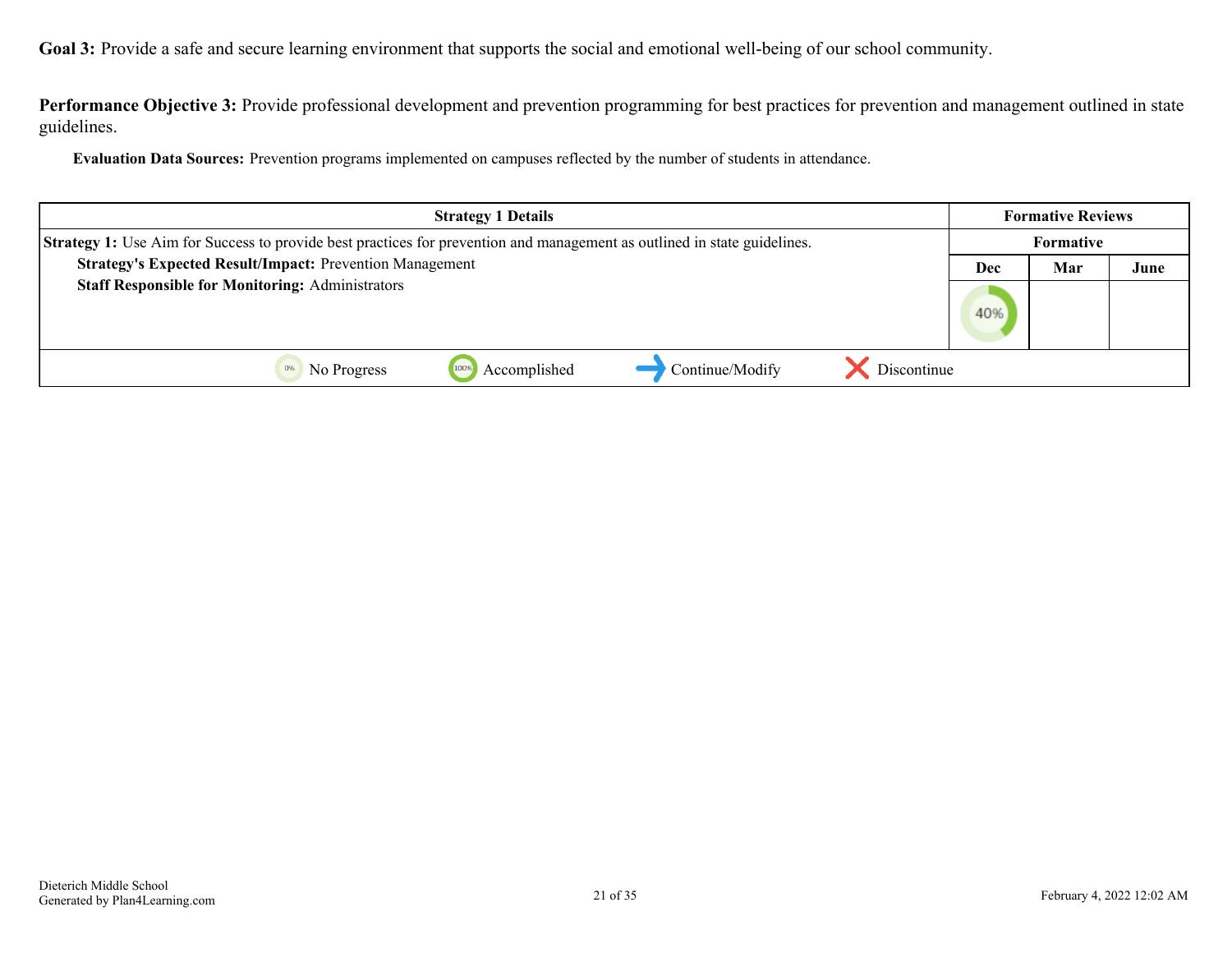#### **Performance Objective 4:** Increase enrollment of AVID program by 2%

**Evaluation Data Sources:** Enrollment in AVID programs

| <b>Strategy 1 Details</b>                                                                                                                    |     | <b>Formative Reviews</b> |      |
|----------------------------------------------------------------------------------------------------------------------------------------------|-----|--------------------------|------|
| <b>Strategy 1:</b> Train teachers to identify students that would benefit from enrollment in the AVID program and provide information to the |     | Formative                |      |
| counselors. AVID teachers will begin recruiting in the fall.                                                                                 | Dec | Mar                      | June |
| <b>Strategy's Expected Result/Impact:</b> Increase enrollment of AVID program by 2%                                                          |     |                          |      |
| Staff Responsible for Monitoring: Administrators, AVID Teacher, Teachers<br><b>ESF Levers:</b> Lever 3: Positive School Culture              |     |                          |      |
| Continue/Modify<br>Discontinue<br>Accomplished<br>No Progress                                                                                |     |                          |      |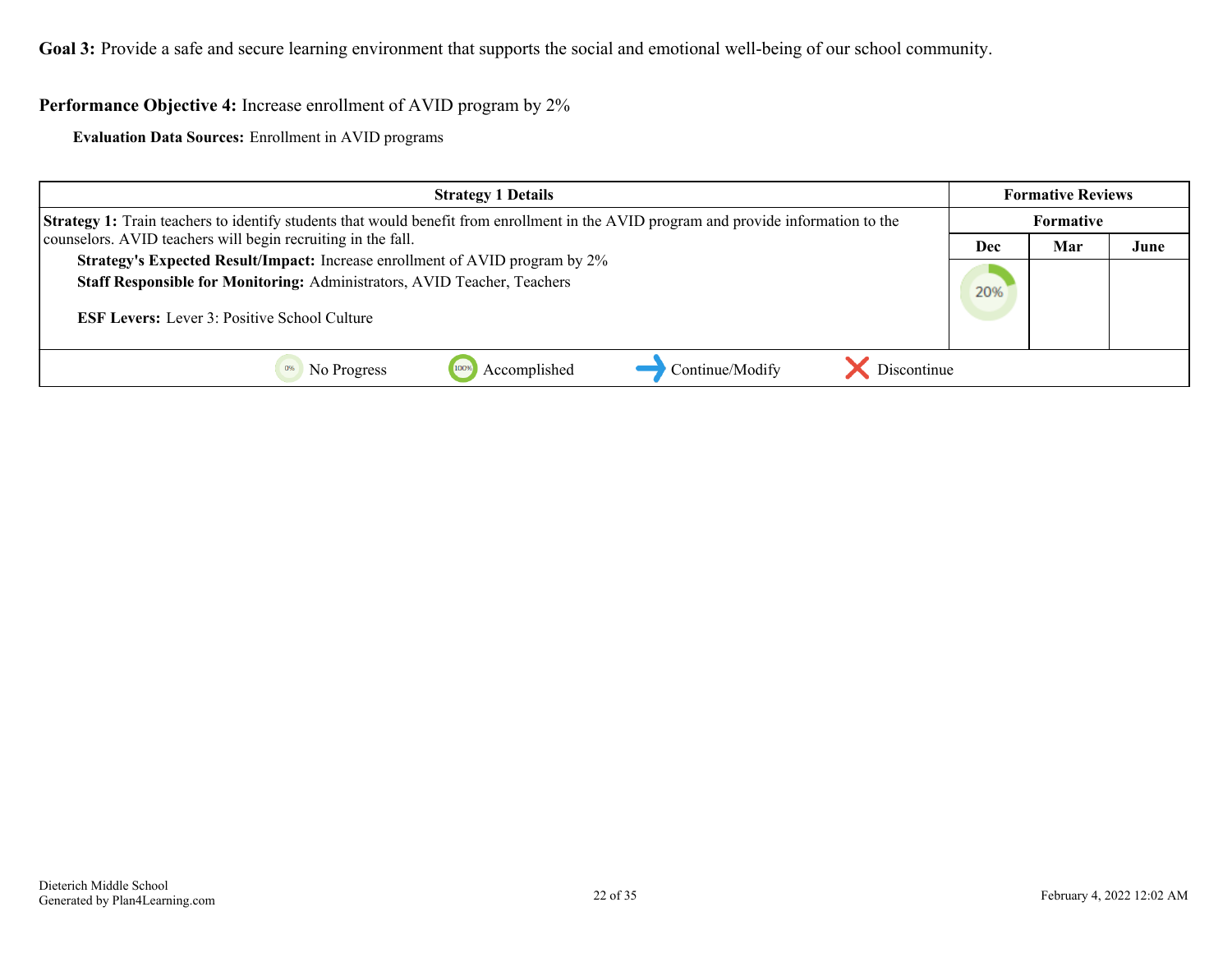**Performance Objective 5:** Implementation of active Diversity Council to celebrate the power of diversity, as listed in the District's cultural tenets.

**Evaluation Data Sources:** Diversity Council feedback

| <b>Strategy 1 Details</b>                                                                                                                                                                                                                                   |     | <b>Formative Reviews</b> |      |
|-------------------------------------------------------------------------------------------------------------------------------------------------------------------------------------------------------------------------------------------------------------|-----|--------------------------|------|
| <b>Strategy 1:</b> Recognize cultures and holidays each month through literature, library lessons, information posted on the website and                                                                                                                    |     | Formative                |      |
| announcements shared.                                                                                                                                                                                                                                       | Dec | Mar                      | June |
| Strategy's Expected Result/Impact: Greater awareness, recognition, and celebration of our student's diverse background<br>Staff Responsible for Monitoring: Administrators, Counselors, Teachers, MS<br><b>ESF Levers:</b> Lever 3: Positive School Culture | 45% |                          |      |
| Accomplished<br>Continue/Modify<br>Discontinue<br>No Progress                                                                                                                                                                                               |     |                          |      |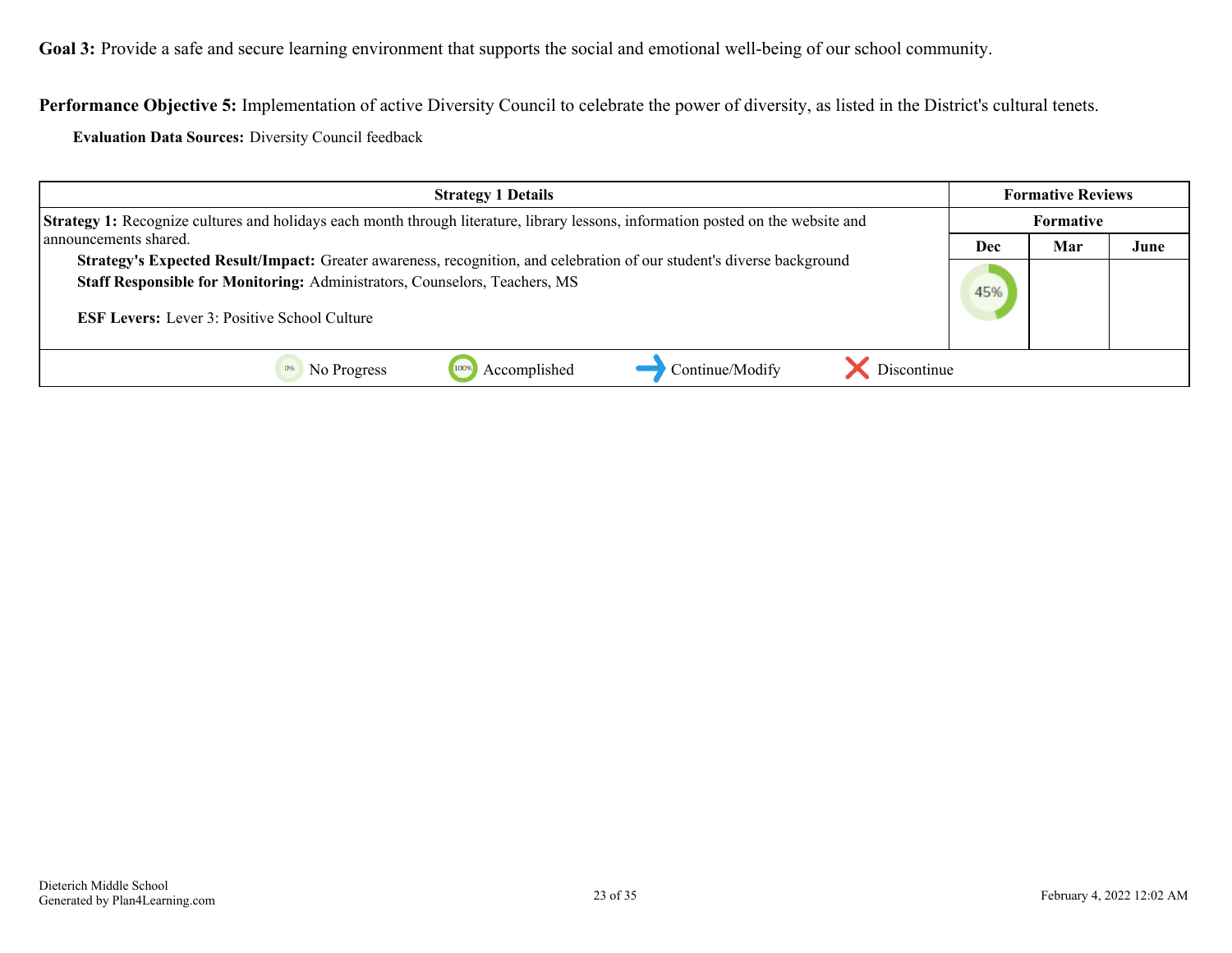<span id="page-23-0"></span>Goal 4: Facilitate budget process and building designs through allocated district resources that foster flexible and innovative learning spaces.

**Performance Objective 1:** Develop a comprehensive facilities plan to guide financial decisions related to future site acquisitions, new construction, and renovation of existing facilities with 100% within or under budget.

| <b>Strategy 1 Details</b>                                                                                              |     | <b>Formative Reviews</b> |      |
|------------------------------------------------------------------------------------------------------------------------|-----|--------------------------|------|
| <b>Strategy 1:</b> Meet annually with a site-based committee to determine potential future furniture and campus needs. |     | <b>Formative</b>         |      |
| Strategy's Expected Result/Impact: Remain up to date and prepared for future needs                                     | Dec | Mar                      | June |
| <b>Staff Responsible for Monitoring: Administrator</b>                                                                 |     |                          |      |
|                                                                                                                        | 0%  |                          |      |
|                                                                                                                        |     |                          |      |
| Continue/Modify<br>Discontinue<br>Accomplished<br>1009<br>No Progress                                                  |     |                          |      |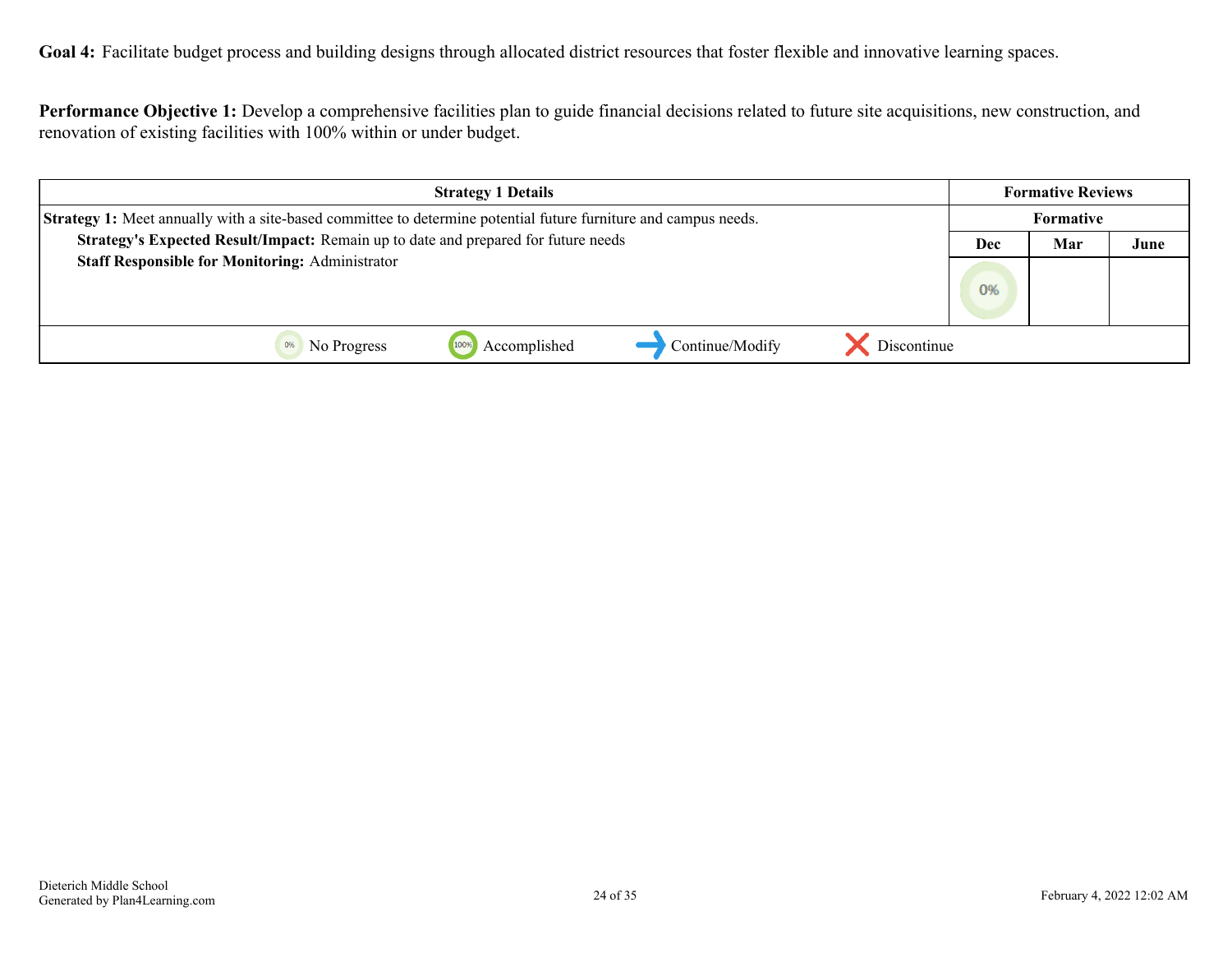**Goal 4:** Facilitate budget process and building designs through allocated district resources that foster flexible and innovative learning spaces.

**Performance Objective 2:** Develop a budgeting process to guide financial decisions related to instructional design and engagement resulting in a 1% reduction in cross-function transfers and a fund balance percentage above 30% (exclusive of the amount of the TIRZ transfer).

| <b>Strategy 1 Details</b>                                                           |     | <b>Formative Reviews</b> |      |
|-------------------------------------------------------------------------------------|-----|--------------------------|------|
| <b>Strategy 1:</b> Develop budget and align financial expenditures to campus goals. |     | Formative                |      |
| Strategy's Expected Result/Impact: Number of Cross-function transfers               | Dec | Mar                      | June |
| Maintain 0<br><b>Staff Responsible for Monitoring: Principal</b>                    |     |                          |      |
|                                                                                     | 50% |                          |      |
|                                                                                     |     |                          |      |
| Continue/Modify<br>Accomplished<br>Discontinue<br>100%<br>No Progress               |     |                          |      |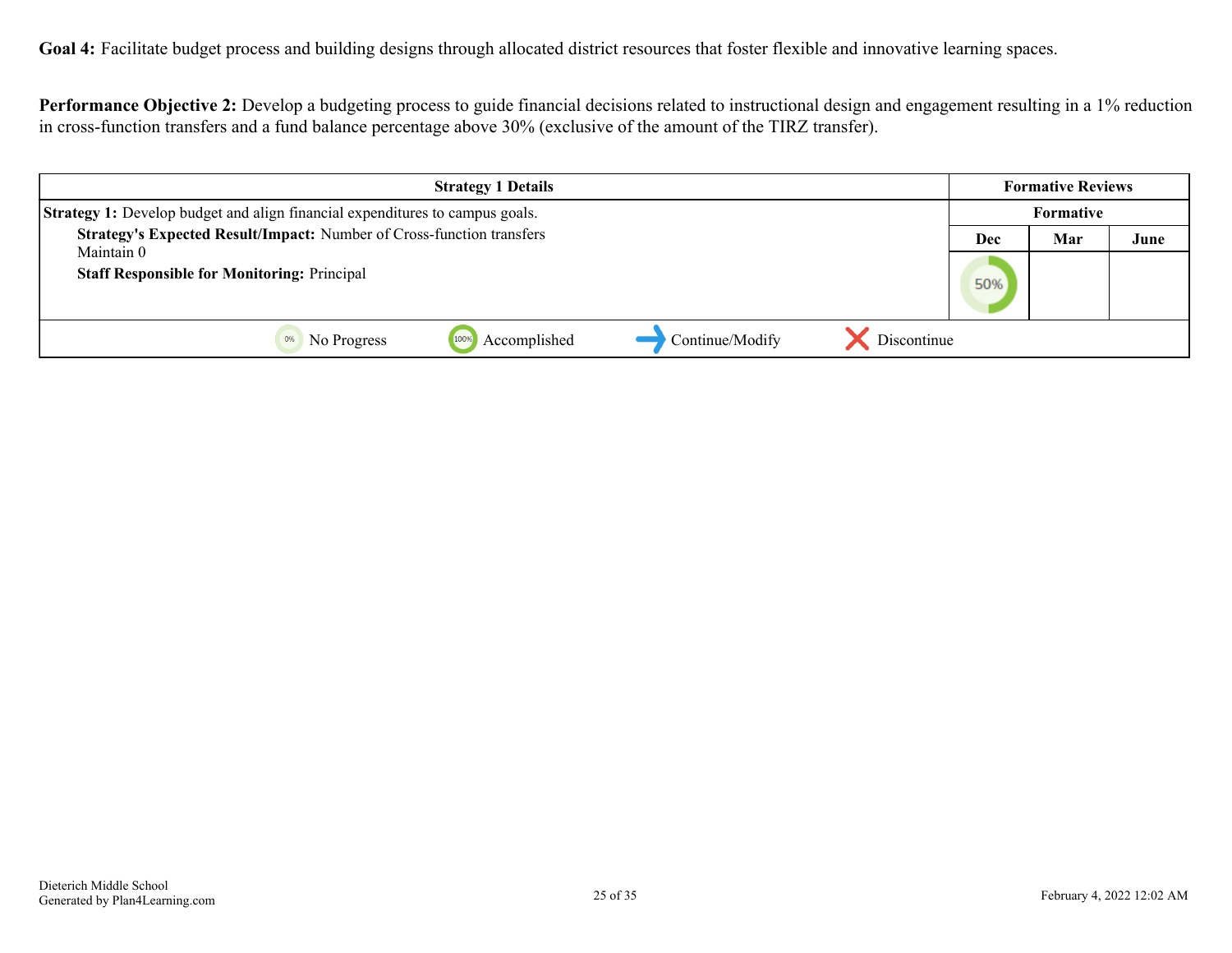**Goal 4:** Facilitate budget process and building designs through allocated district resources that foster flexible and innovative learning spaces.

**Performance Objective 3:** Receive a Superior Rating on the Financial Integrity Reporting System of Texas (the FIRST accountability system).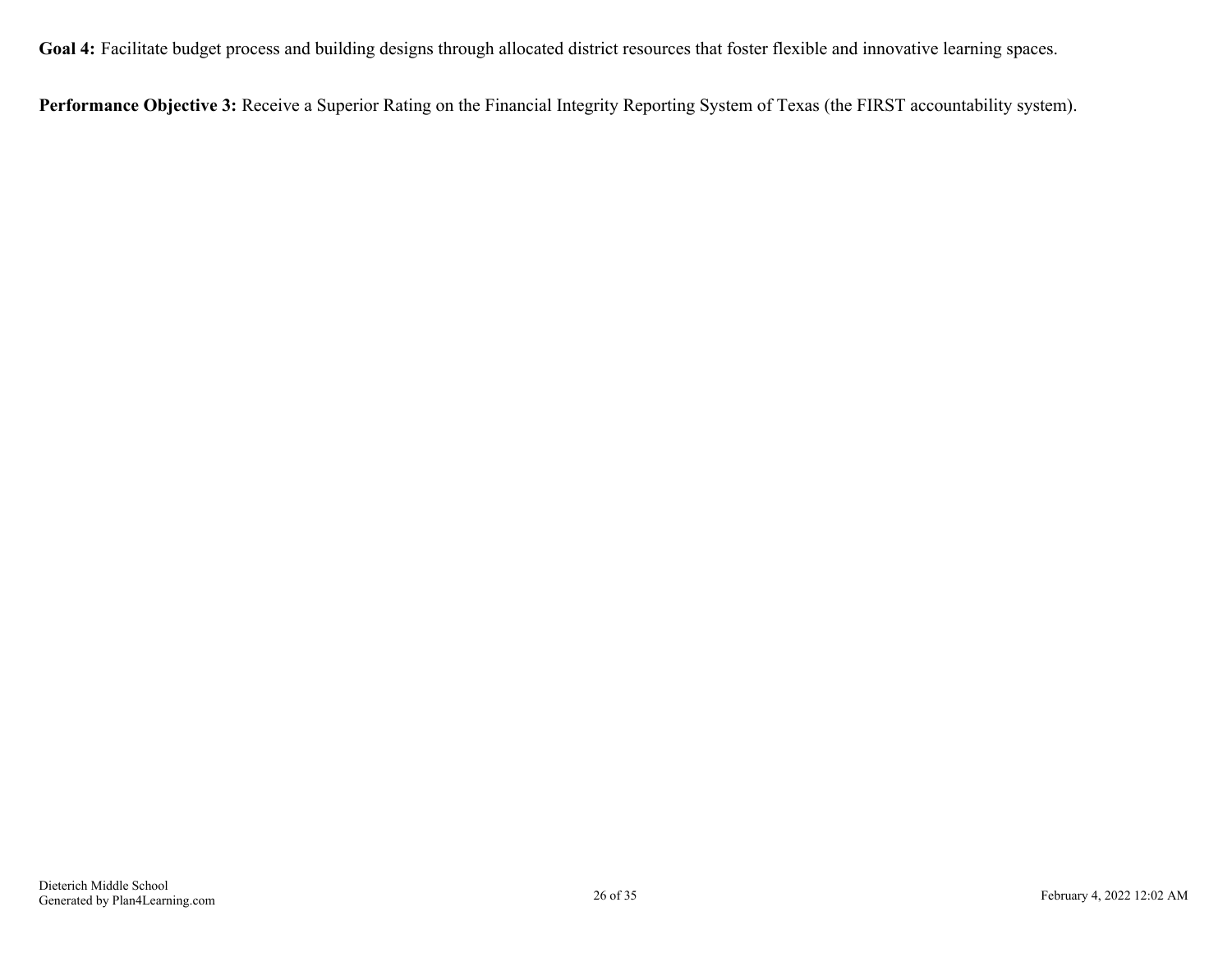<span id="page-26-0"></span>Goal 5: Provide support and resources to cultivate customization and personalization through blended learning opportunities.

**Performance Objective 1:** Deliver a structured professional development plan to support curriculum and technology integration with an increase of 2% of teachers believing the professional development increased the effectiveness of their teaching and learning.

**Evaluation Data Sources:** Anonymous feedback data on all district PD

| <b>Strategy 1 Details</b>                                                                                                                                                                                                                                                                                                                                                                             |            | <b>Formative Reviews</b> |      |  |
|-------------------------------------------------------------------------------------------------------------------------------------------------------------------------------------------------------------------------------------------------------------------------------------------------------------------------------------------------------------------------------------------------------|------------|--------------------------|------|--|
| <b>Strategy 1:</b> Provide structured, timely professional development through iPlan Days, Campus Professional Development, Reading                                                                                                                                                                                                                                                                   |            | Formative                |      |  |
| Apprentiship, ESL Prep Course, Lead4ward PD, and PLC Meetings                                                                                                                                                                                                                                                                                                                                         | <b>Dec</b> | Mar                      | June |  |
| <b>Strategy's Expected Result/Impact:</b> Increase of 2% of teachers believing the professional development increased the<br>effectiveness of their teaching and learning.<br>Staff Responsible for Monitoring: Administrators, iCoach, Teachers<br><b>ESF Levers:</b> Lever 1: Strong School Leadership and Planning, Lever 2: Effective, Well-Supported Teachers, Lever 5: Effective<br>Instruction |            |                          |      |  |
| Discontinue<br>Accomplished<br>Continue/Modify<br>No Progress                                                                                                                                                                                                                                                                                                                                         |            |                          |      |  |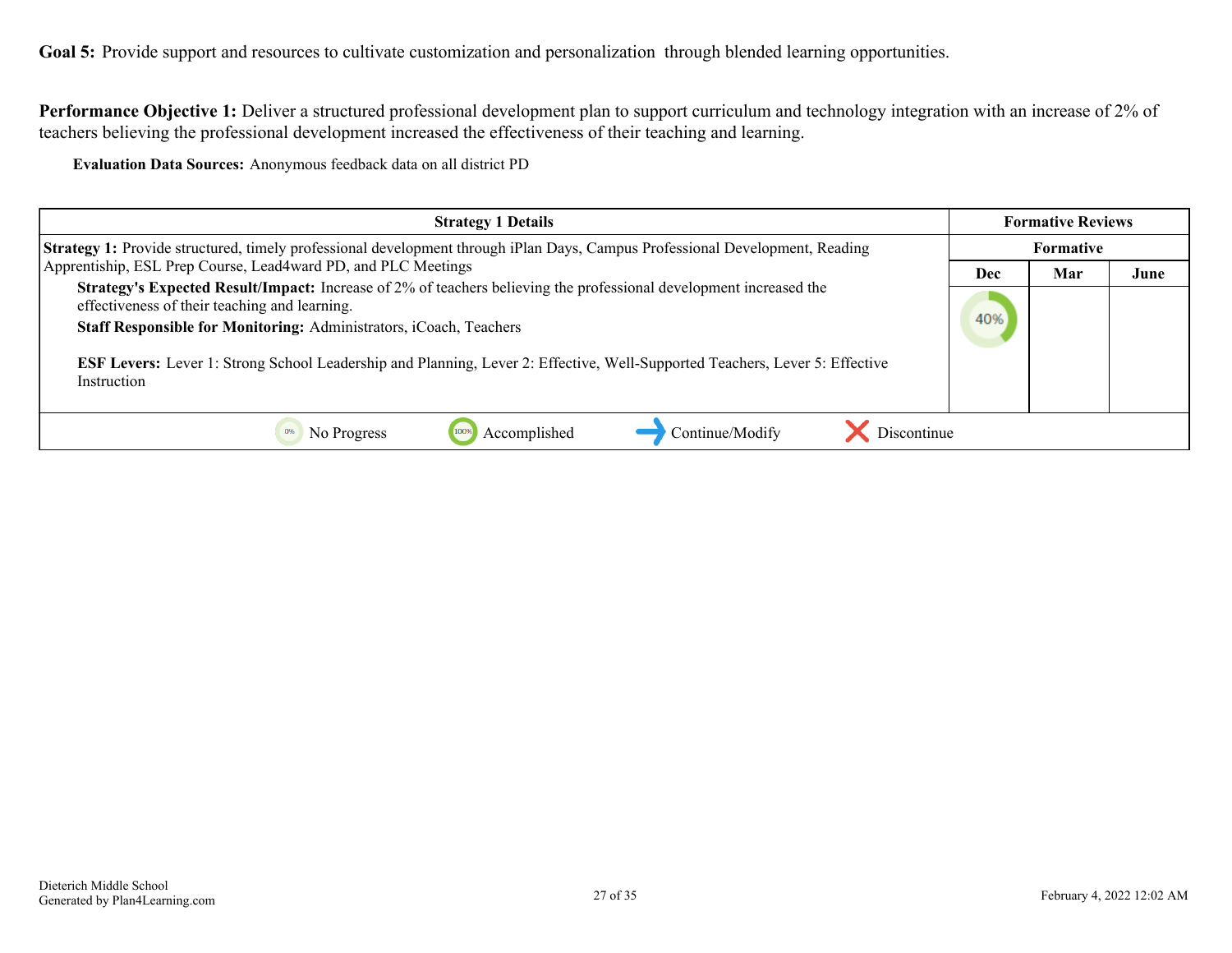Goal 5: Provide support and resources to cultivate customization and personalization through blended learning opportunities.

Performance Objective 2: Provide systems to maximize digital resources for MISD students and staff with a goal to resolve 75% of issues within 24 hours.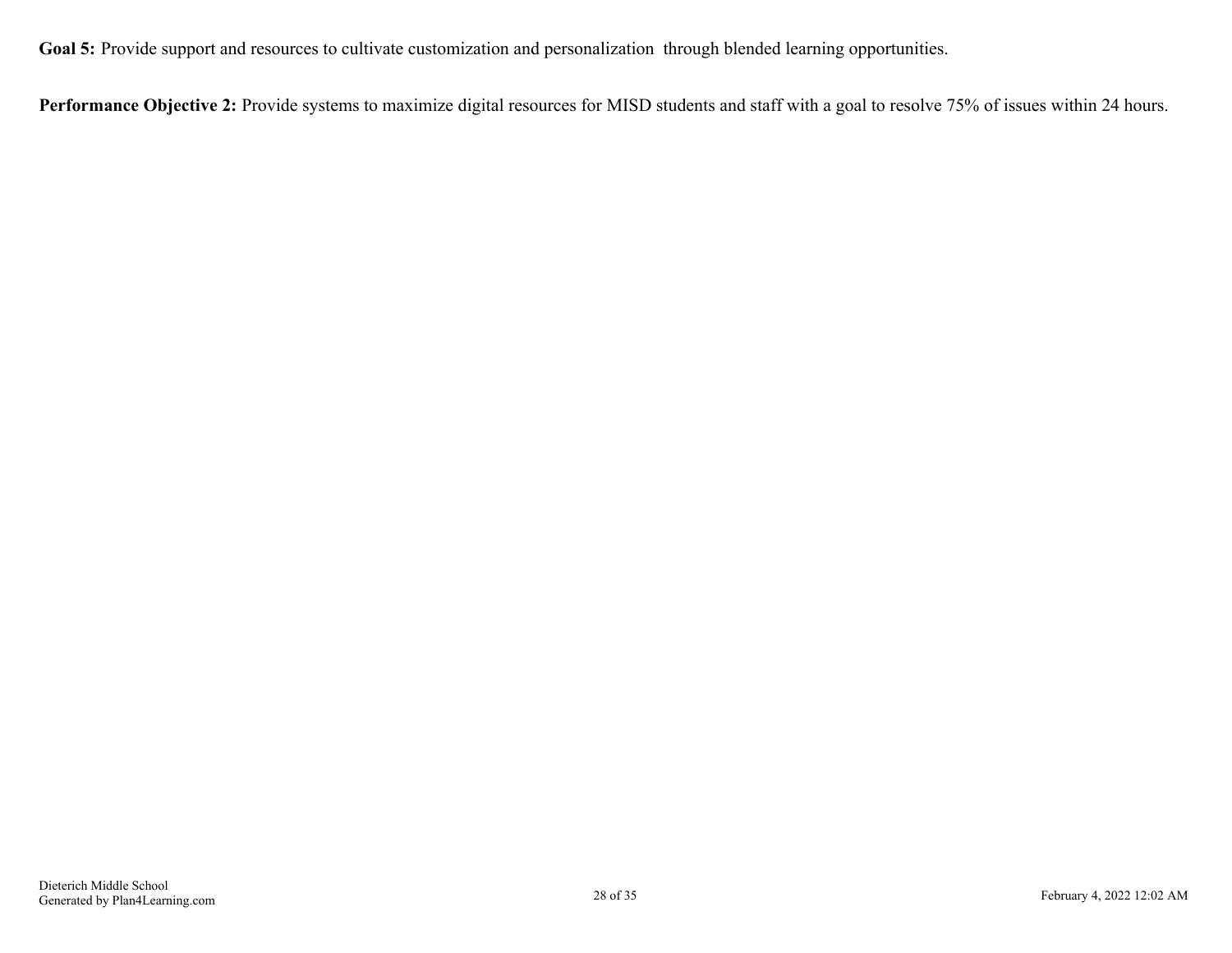Goal 5: Provide support and resources to cultivate customization and personalization through blended learning opportunities.

Performance Objective 3: Develop and implement a plan for the lifecycle of technology resources (e.g. network and physical security infrastructure, end user devices, and software) to anticipate future needs, inform the district budget and future bond referendums to support district goals and standards.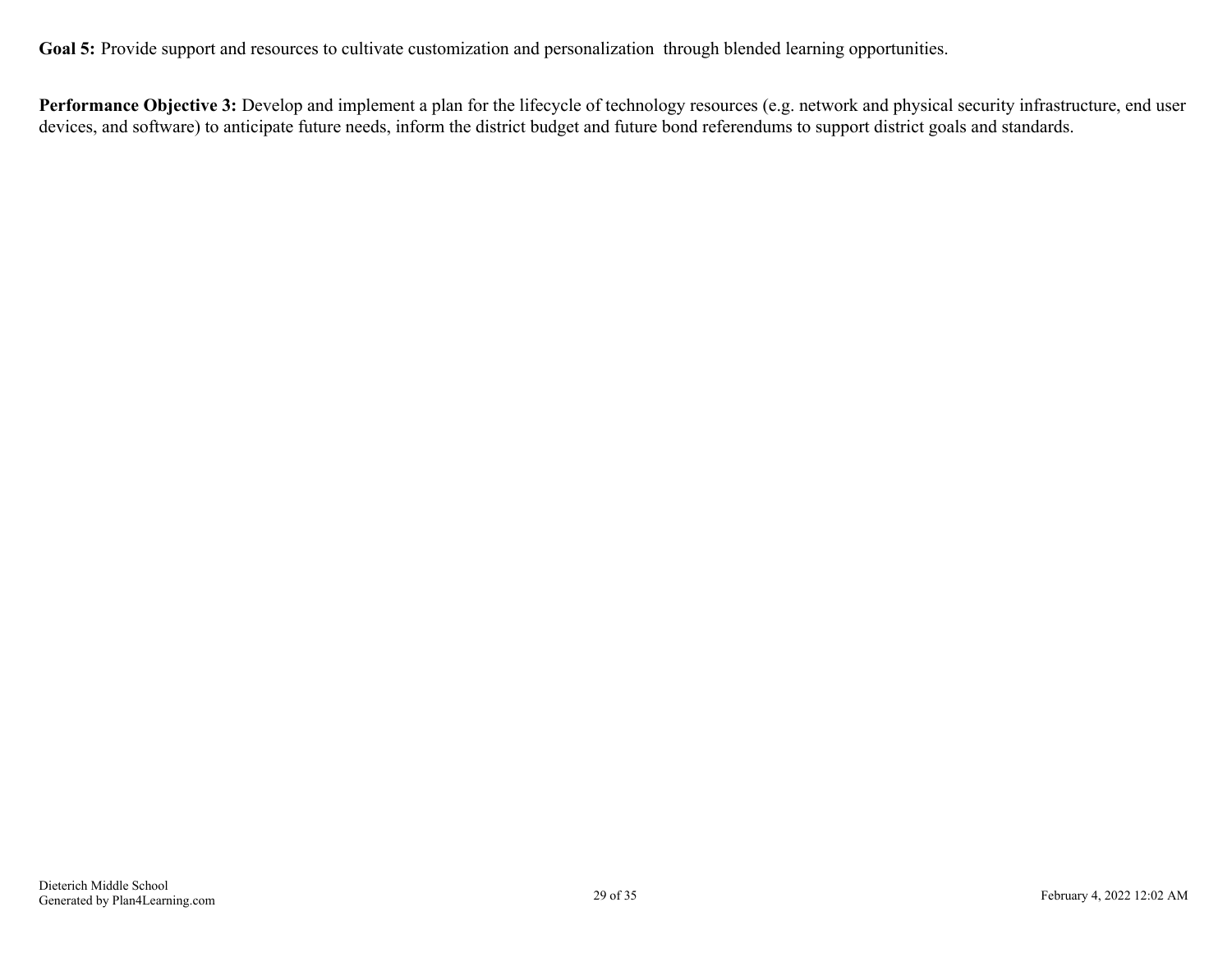<span id="page-29-0"></span>**Performance Objective 1:** Promote MISD cultural tenants in our community by highlighting at least four best practices a month aligned with our cultural tenants.

| <b>Strategy 1 Details</b>                                                                                                              |                  | <b>Formative Reviews</b> |      |
|----------------------------------------------------------------------------------------------------------------------------------------|------------------|--------------------------|------|
| <b>Strategy 1:</b> Bobcat News promotes where to go to find news, and highlight cultural tenants on announcements.                     | <b>Formative</b> |                          |      |
| Strategy's Expected Result/Impact: Highlight our cultural tenants and best practices                                                   | Dec              | Mar                      | June |
| Staff Responsible for Monitoring: Administrators, LMS, Bobcat News Teacher,<br><b>ESF Levers:</b> Lever 3: Positive School Culture     |                  |                          |      |
| <b>Strategy 2 Details</b>                                                                                                              |                  | <b>Formative Reviews</b> |      |
| <b>Strategy 2:</b> Bobcat Brags, House Points competitions, Bobcat families are shared based on cultural tenants!                      |                  | Formative                |      |
| Strategy's Expected Result/Impact: Highlight our cultural tenants and best practices                                                   | Dec              | Mar                      | June |
| Staff Responsible for Monitoring: Administrators, Counselors, Design Team Leads<br><b>ESF Levers:</b> Lever 3: Positive School Culture | 50%              |                          |      |
| Discontinue<br>Continue/Modify<br>0%<br>Accomplished<br>No Progress<br>100%                                                            |                  |                          |      |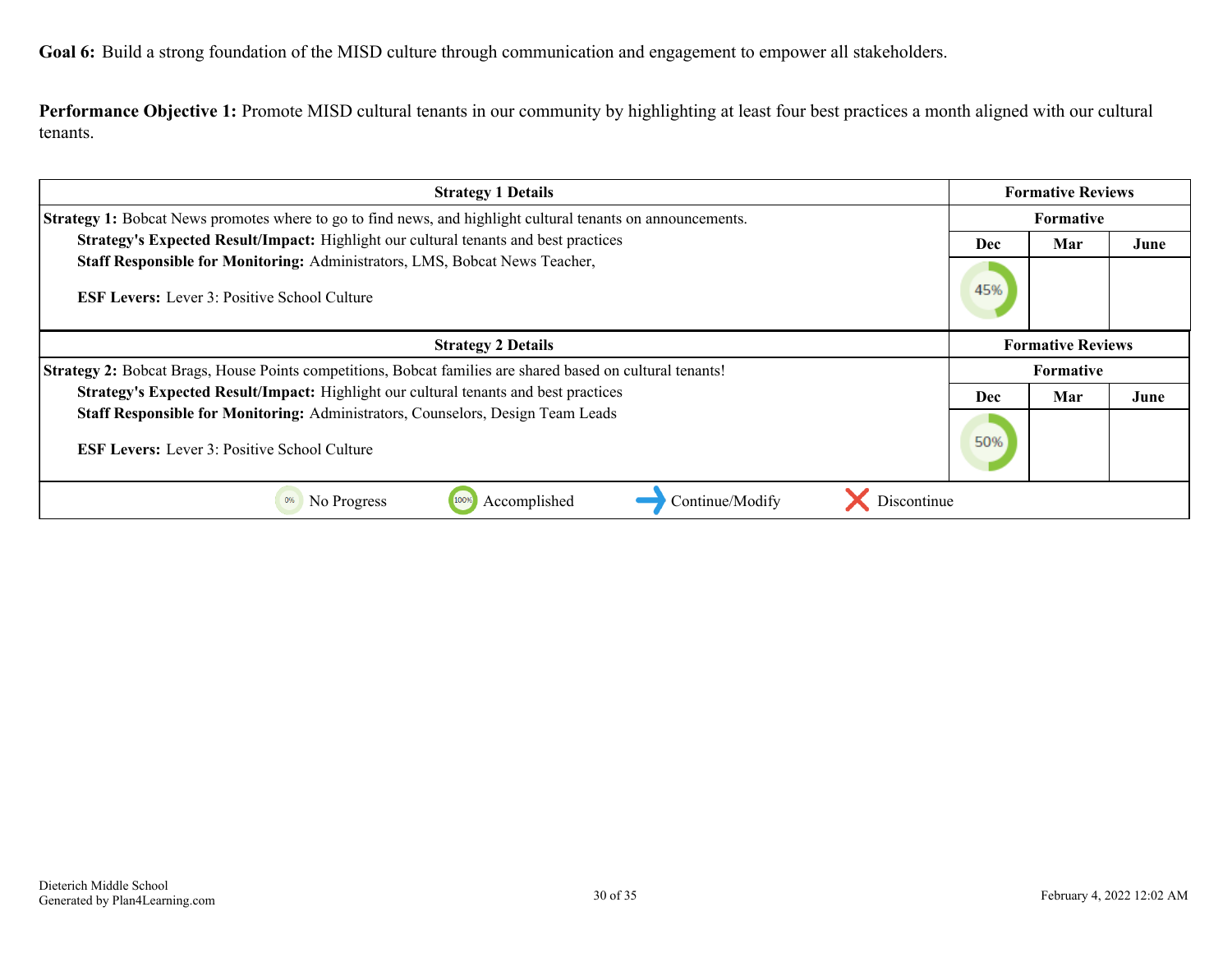**Performance Objective 2:** Be aware and collaborate with campuses by meeting with a campus principal twice a month and have weekly campus visits by department staff members.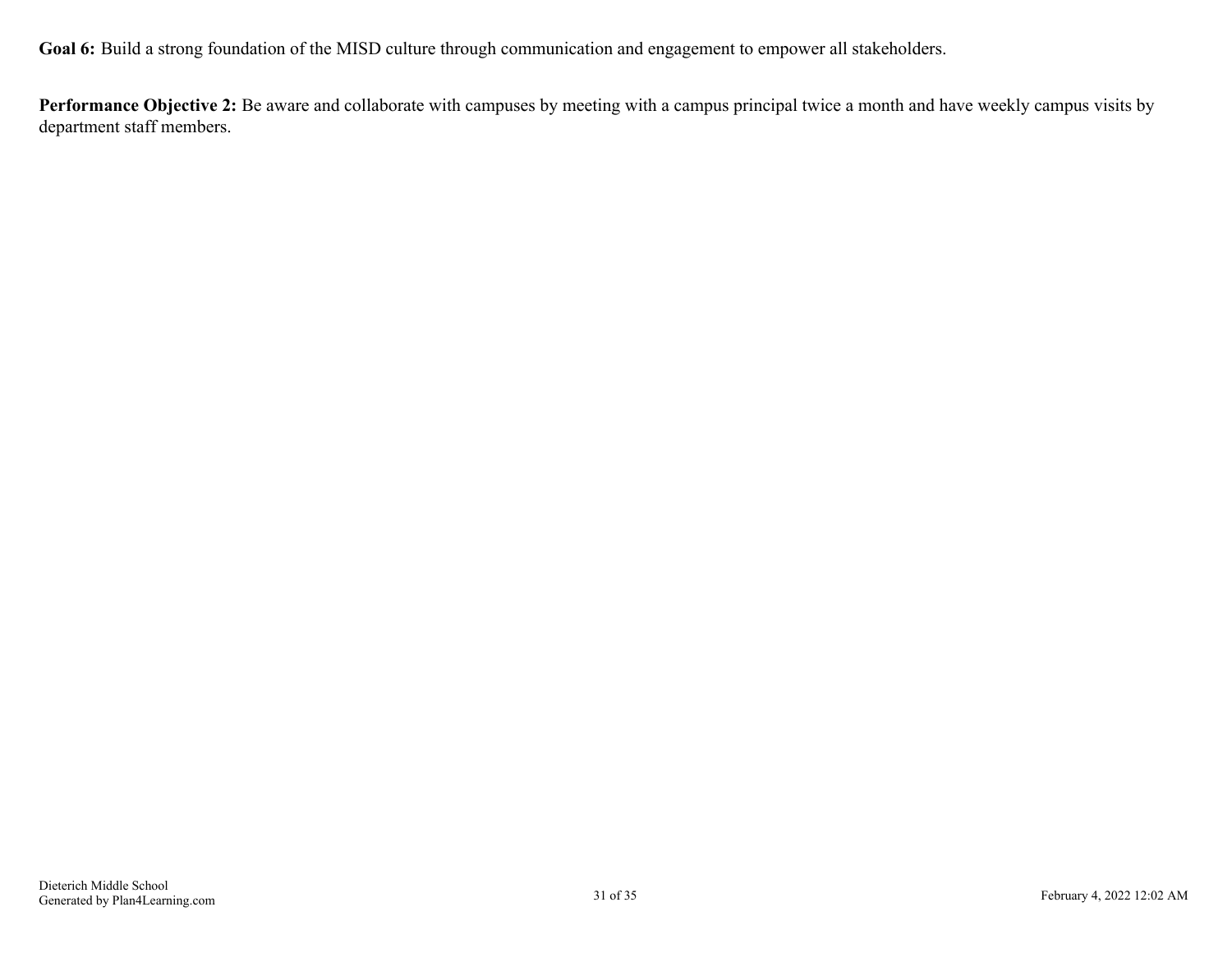**Performance Objective 3:** Manage district website to communicate best with our school community in the most accessible and organized manner through training of all staff who manage website content, by checking and maintaining 100% website compliance, and by improving 2 methods of website accessibility.

| <b>Strategy 1 Details</b>                                                                                                      |     | <b>Formative Reviews</b> |      |
|--------------------------------------------------------------------------------------------------------------------------------|-----|--------------------------|------|
| <b>Strategy 1:</b> Maintain up-to-date campus website                                                                          |     | <b>Formative</b>         |      |
| Strategy's Expected Result/Impact: Positive feedback on consistent communication as measured on district survey will increase. | Dec | Mar                      | June |
| <b>Staff Responsible for Monitoring: LMS, Administrators</b>                                                                   |     |                          |      |
| <b>ESF Levers:</b> Lever 3: Positive School Culture                                                                            | 45% |                          |      |
| Continue/Modify<br>Accomplished<br>Discontinue<br>100%<br>No Progress                                                          |     |                          |      |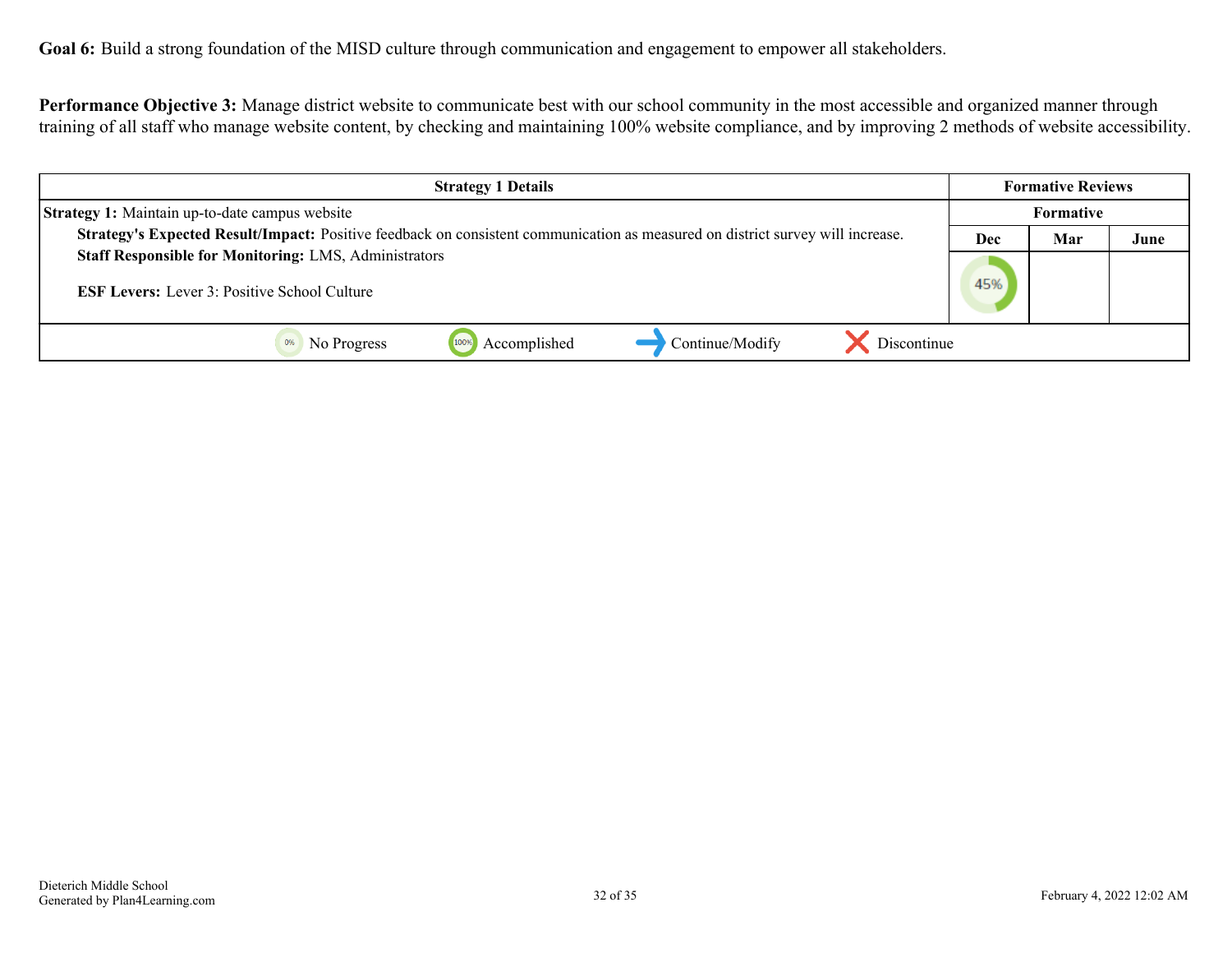**Performance Objective 4:** Communicate with the MISD community on a weekly basis to keep information flowing from the district to community members in order to develop trust and transparency.

| <b>Strategy 1 Details</b>                                                                                                                       |     | <b>Formative Reviews</b> |      |
|-------------------------------------------------------------------------------------------------------------------------------------------------|-----|--------------------------|------|
| <b>Strategy 1:</b> At the end of each week, the campus newsletter, Bobcat Bulletin, will be emailed to our families and students. Our community |     | Formative                |      |
| will be able to view the Bobcat Bulletin through Twitter and Facebook. The Bobcat Bulletin will highlight DMS and district happenings.          | Dec | Mar                      | June |
| Strategy's Expected Result/Impact: Remain in the 90th percentile for the Youth Truth Survey.                                                    |     |                          |      |
| <b>Staff Responsible for Monitoring: Principal</b><br><b>ESF Levers:</b> Lever 3: Positive School Culture                                       | 45% |                          |      |
| Discontinue<br>Accomplished<br>Continue/Modify<br>No Progress                                                                                   |     |                          |      |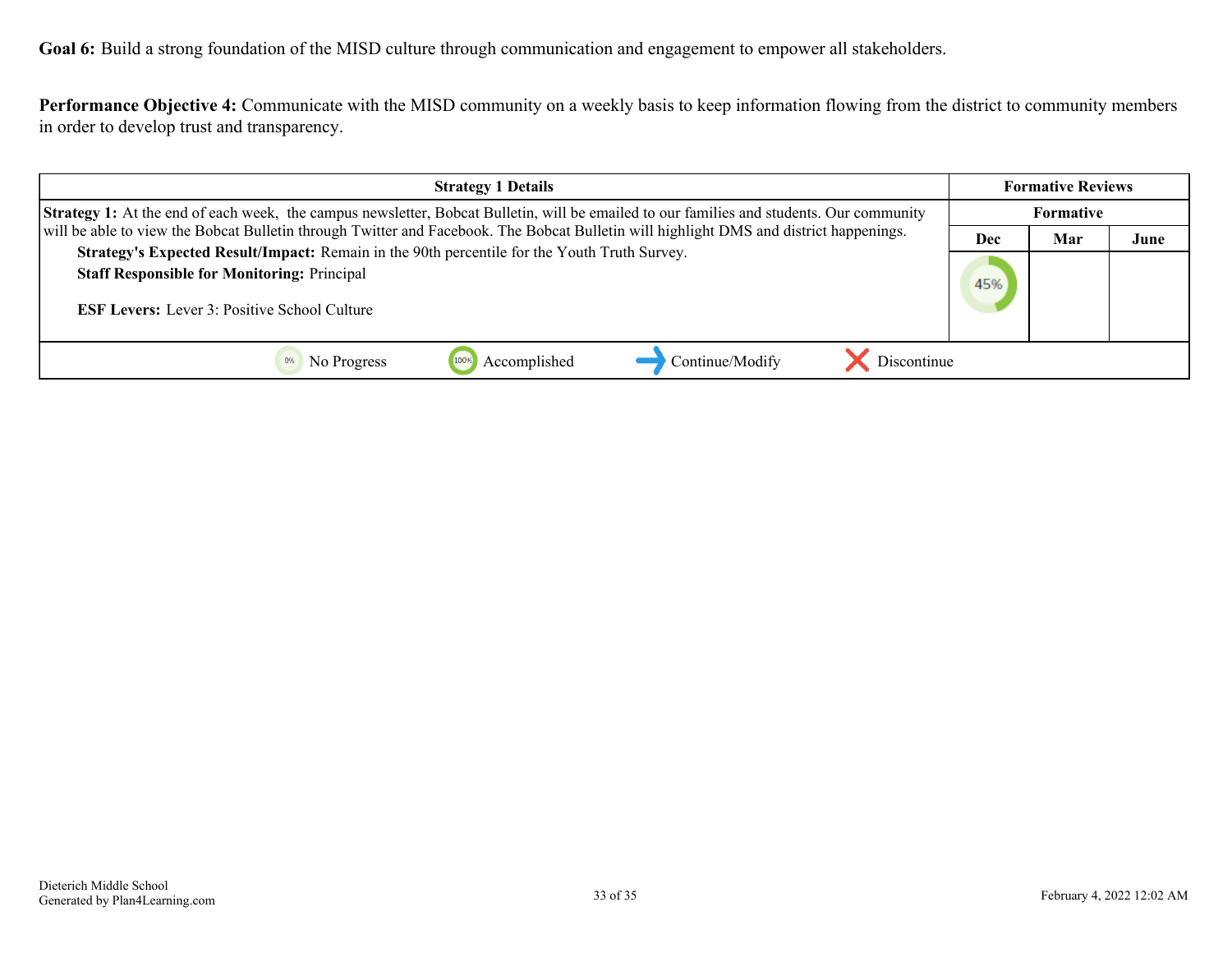# **State Compensatory**

### <span id="page-33-0"></span>**Budget for Dieterich Middle School**

**Total SCE Funds: Total FTEs Funded by SCE:** 1.5 **Brief Description of SCE Services and/or Programs**

### **Personnel for Dieterich Middle School**

| <b>Name</b>       | Position         | <b>FTE</b> |
|-------------------|------------------|------------|
| Corbin, Christi   | Teacher          | 0.17       |
| Davis, Courtney   | Counselor        | 0.4        |
| Murfield, Marcie  | Teacher          | 0.17       |
| Phillips, Sarah   | Paraprofessional | 0.17       |
| Speltz, Stephanie | Teacher          | 0.17       |
| Vossler, Kerry    | Paraprofessional | 0.17       |
| York, Amber       | Teacher          | 0.25       |